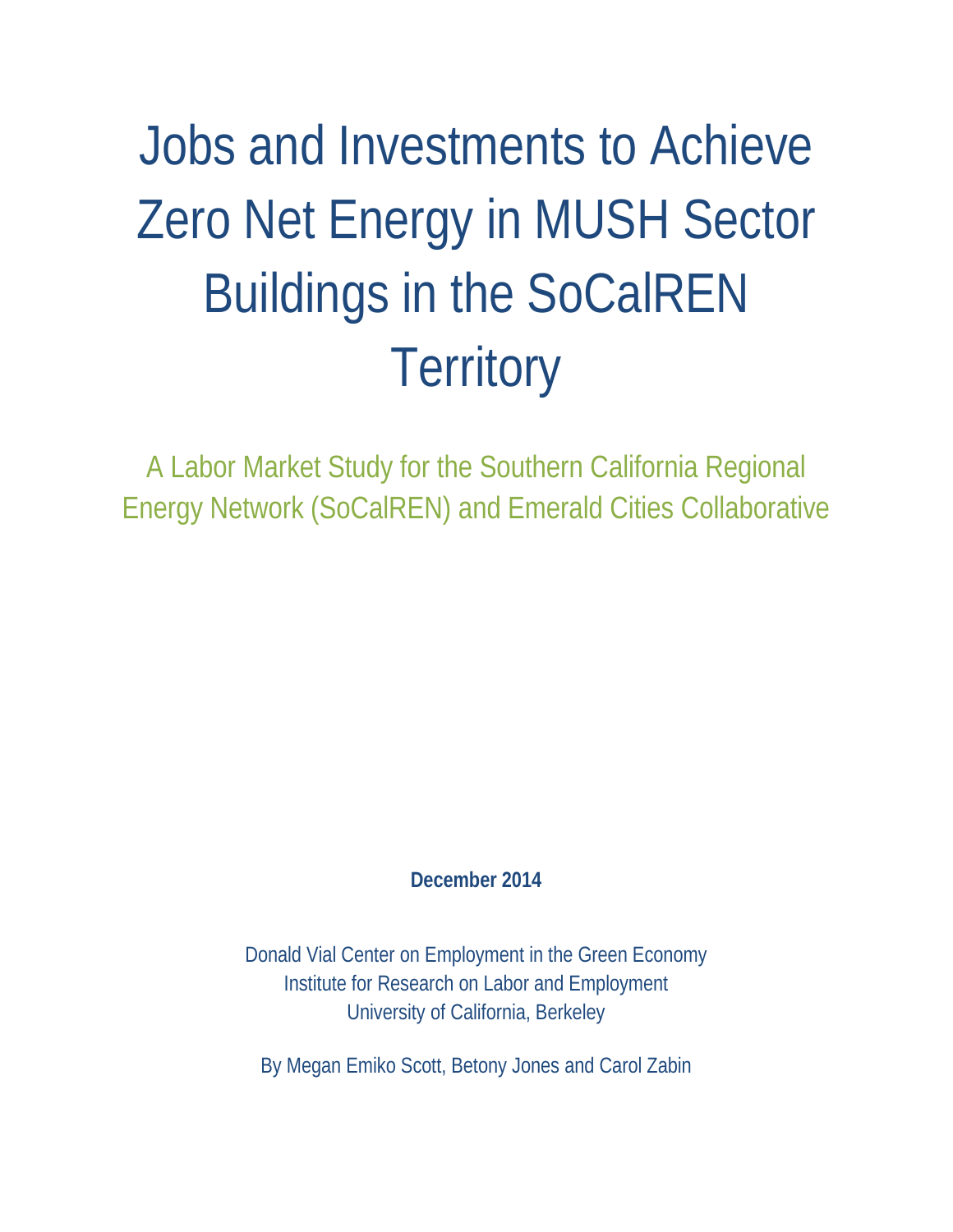## **Acknowledgements**

We thank Merrian Borgeson, David Carey, Howard Choy, and Denise Fairchild for providing comments and advice for this project.

All errors, omissions, and conclusions are the sole responsibility of the authors.

# **About the Donald Vial Center on Employment in the Green Economy**

The Donald Vial Center carries out research on the emerging green economy and climate change policy in California, as these relate to the labor market, to workforce development, and to workforce policy.

The Donald Vial Center is a project of the University of California, Berkeley, Institute for Research on Labor and Employment and is affiliated with the Center for Labor Research and Education (Labor Center).

To download the report, please visit the Donald Vial Center website: <http://www.irle.berkeley.edu/vial/publications/>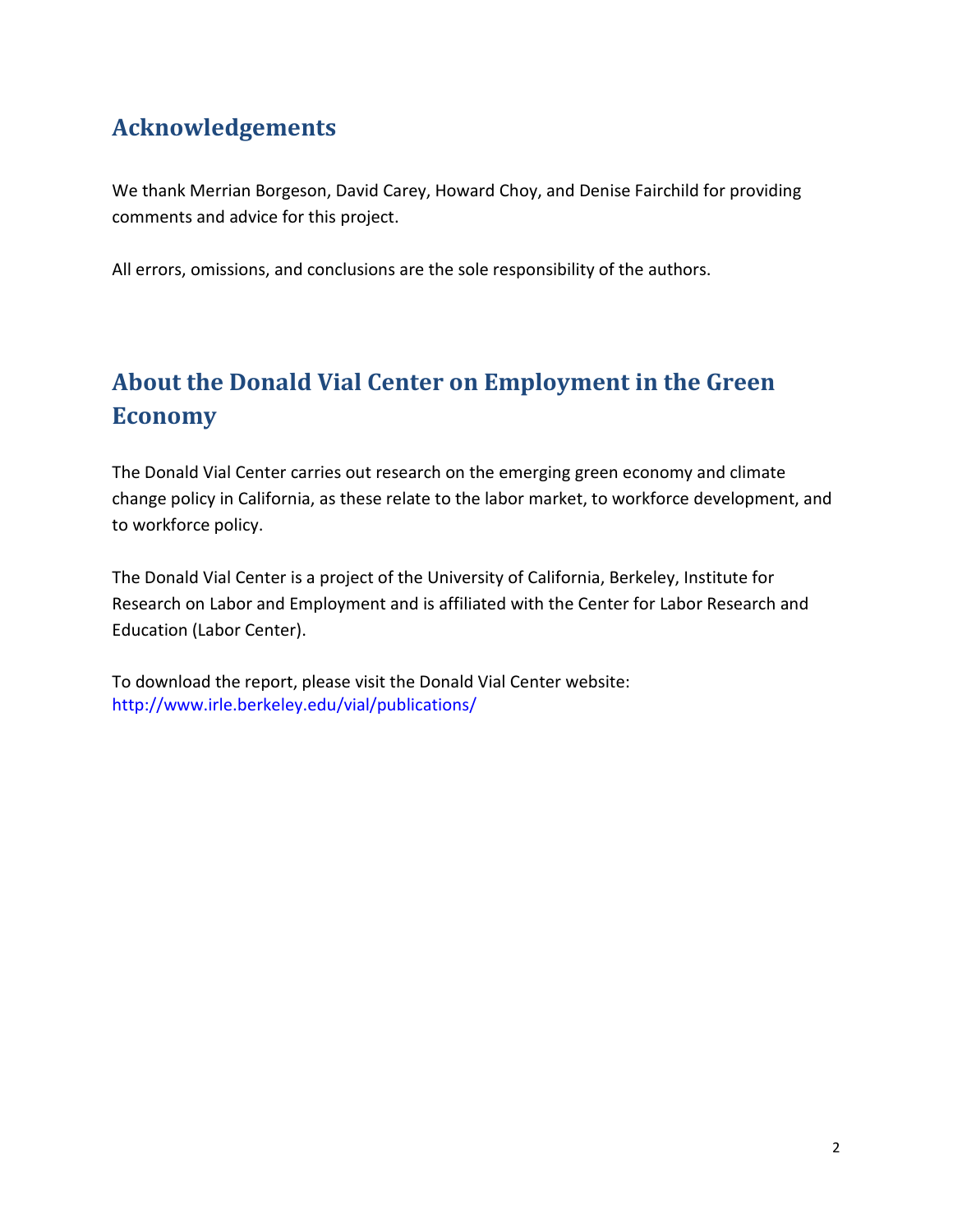# **Table of Contents**

<span id="page-2-0"></span>

| I.    |                                                                                  |  |
|-------|----------------------------------------------------------------------------------|--|
| П.    |                                                                                  |  |
| Ш.    |                                                                                  |  |
| IV.   |                                                                                  |  |
| V.    |                                                                                  |  |
| Α.    |                                                                                  |  |
| В.    |                                                                                  |  |
| C.    |                                                                                  |  |
| D.    |                                                                                  |  |
| Ε.    |                                                                                  |  |
| F.    |                                                                                  |  |
| G.    |                                                                                  |  |
| 1.    |                                                                                  |  |
| 2.    |                                                                                  |  |
| VI.   |                                                                                  |  |
| А.    | Jobs from ZNE Investments: Assumptions Derived from the Research Literature19    |  |
| В.    |                                                                                  |  |
| C.    | Opportunities for Unskilled and Disadvantaged Job Seekers: Apprentice Openings26 |  |
| D.    |                                                                                  |  |
| VII.  |                                                                                  |  |
| VIII. | Appendix: Estimated Investment Required to Achieve ZNE for MUSH Buildings in     |  |
|       |                                                                                  |  |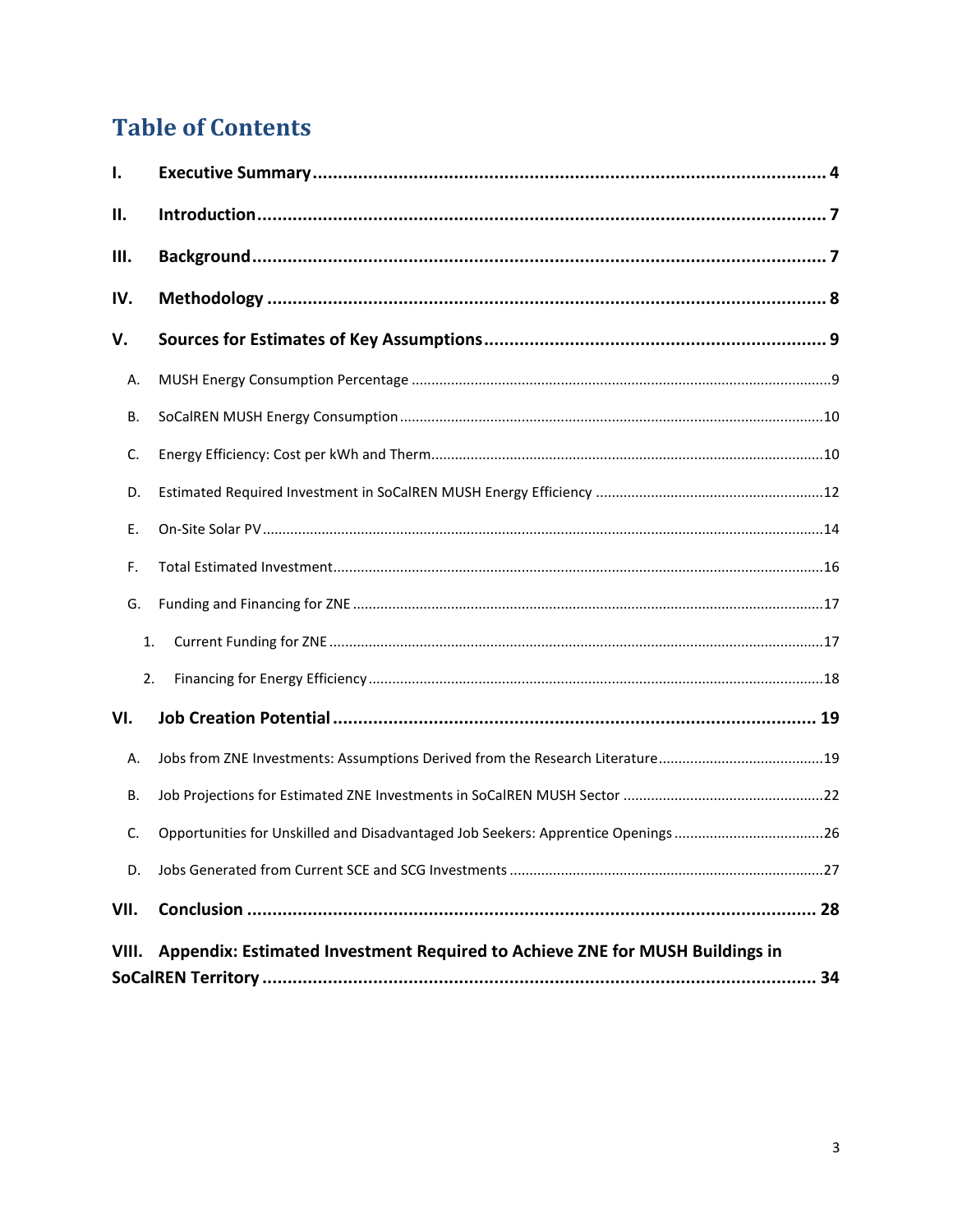## **I. Executive Summary**

This brief estimates the investment needed, and the jobs this investment would generate, to achieve zero net energy (ZNE) in all Municipal, University, School, and Hospital (MUSH) sector buildings in the Southern California Regional Energy Network (SoCalREN) territory. SoCalREN is a ratepayer-funded program regulated by the California Public Utilities Commission (CPUC) and serving public agencies and their constituents in the Southern California Edison (SCE) and Southern California Gas Company (SCG) service territories. This report was carried out at the request of the SoCalREN and its workforce development partner, Emerald Cities Collaborative, whose mission is to both reduce the region's energy consumption and create quality jobs and job opportunities for residents in the region.

ZNE for existing buildings is achieved by first making deep reductions in energy use and then generating the remaining energy needs from on-site renewable generation. While the exact level of energy reductions needed to make a building ZNE-ready depends on a variety of factors, including building size, energy use, space constraints, and operational patterns, we assume, based on available information on completed ZNE retrofits, that at least a 45 to 60 percent energy reduction is necessary to feasibly prepare MUSH buildings in the SoCalREN territory to achieve ZNE. We present two ZNE scenarios using two combinations of energy efficiency retrofits and on-site solar photovoltaic (PV) system installations for the remaining energy needs. We find that deeper levels of energy efficiency lead to lower total costs, since at least within this range, energy efficiency is more cost-effective than PV.

- Scenario 1 assumes a 60 percent reduction in energy use in all MUSH sector buildings, requiring an investment of \$14.1 billion, and energy generation by on-site solar PV systems for the remaining 40 percent of energy demand, requiring an investment of \$21.4 billion, at a total cost of \$35.5 billion.
- Scenario 2 assumes a 45 percent reduction in energy use in all MUSH sector buildings, requiring an investment of \$10.6 billion, and energy generation by on-site solar PV systems for the remaining 55 percent of energy demand, requiring an investment of \$29.4 billion, at a total cost of \$40 billion.

These numbers show that there is an enormous gap between the investment needed to achieve ZNE and the current levels of incentives and public investments for energy upgrades in all MUSH sector buildings. While the goal that the CPUC has adopted is less ambitious, requiring that 50 percent of existing commercial buildings should be ZNE by 2030, this study shows that the investment deficit needed to achieve this goal is huge. In the SoCalREN territory, SCE and SCG allocated \$256 million for commercial and public sector energy efficiency programs during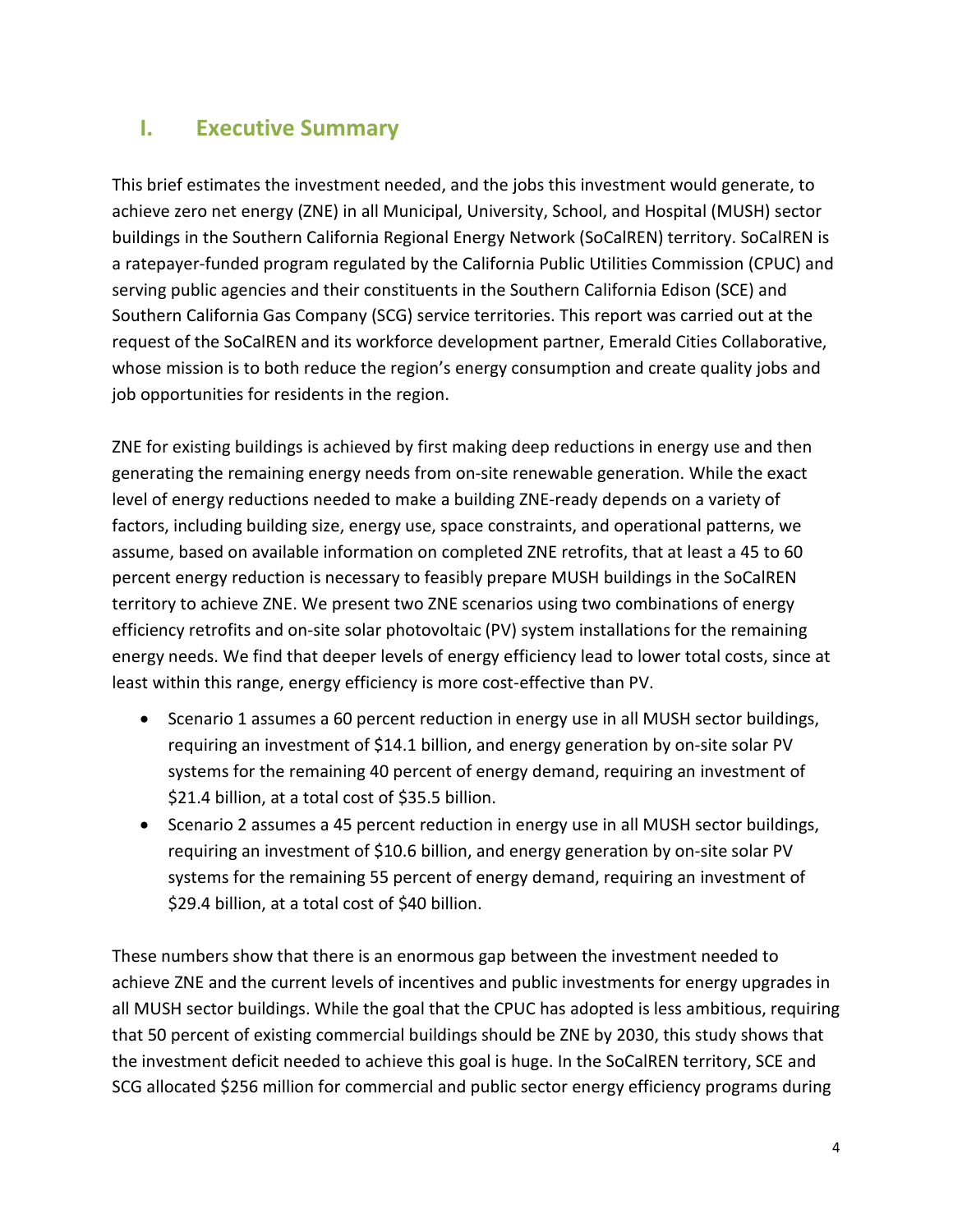the 2013-14 program cycle and SCE currently spends about \$100 million each year on two distributed generation programs. Only a portion of these program funds are available for MUSH sector buildings. Proposition 39 funds are available for school retrofits in this region, and there are a number of other potential funding sources. In total, however, achieving ZNE for all (or half of) MUSH buildings in the SoCalREN region would require substantially more public and private investment.

More investment will produce more jobs. We estimate that achieving ZNE on all MUSH sector buildings in the SoCalREN territory would create between 177,300 and 189,200 direct job-years. One job-year is equal to one full-time job that lasts for one year.

- In Scenario 1, energy efficiency retrofits would create 87,420 direct job-years and onsite solar PV installation would create 89,880 direct job-years, for a total of 177,300 jobyears.
- In Scenario 2, energy efficiency retrofits would create 65,720 direct job-years and onsite solar PV installation would create 123,480 direct job-years, for a total of 189,200 job-years.
- If investments to achieve ZNE were spent over a five-year period, this would create between 35,460 (Scenario 1) and 37,840 (Scenario 2) direct full-time jobs annually.
- If the same investments were spread across 10 years this would create between 17,730 (Scenario 1) and 18,920 (Scenario 2) direct full-time jobs annually for 10 years.
- Investments spread across 15 years would create between 11,820 (Scenario 1) and 12,613 (Scenario 2) direct full-time jobs annually. This investment period aligns with California's goal for 50 percent of existing commercial buildings to achieve ZNE by 2030.

ZNE investments will also create indirect jobs in the supply chain for ZNE projects and induced jobs by increasing regional demand for goods and services. We forecast that between 461,718 (Scenario 1) and 509,248 (Scenario 2) total job-years—including direct, indirect, and induced job-years—would be created in the SoCalREN region if all MUSH sector buildings were retrofitted to ZNE based on 60 percent and 45 percent energy reduction, respectively. [i](#page-4-0)

Annual construction apprentice openings, which provide unskilled, entry level workers with career-track job opportunities, will also vary based on the time period for investment.

 $\overline{a}$ 

<span id="page-4-0"></span>i These are gross job projections, i.e. they do not subtract out jobs that would otherwise be created from power sold by the utilities. Estimating net jobs is difficult for a variety of reasons, including because jobs in the traditional power sector may or may not be located in the SoCalREN region. Studies show that energy efficiency and distributed solar generation are more labor-intensive than power plant generation, so we believe there is positive net job creation but since we cannot quantify it, we only report gross job creation here.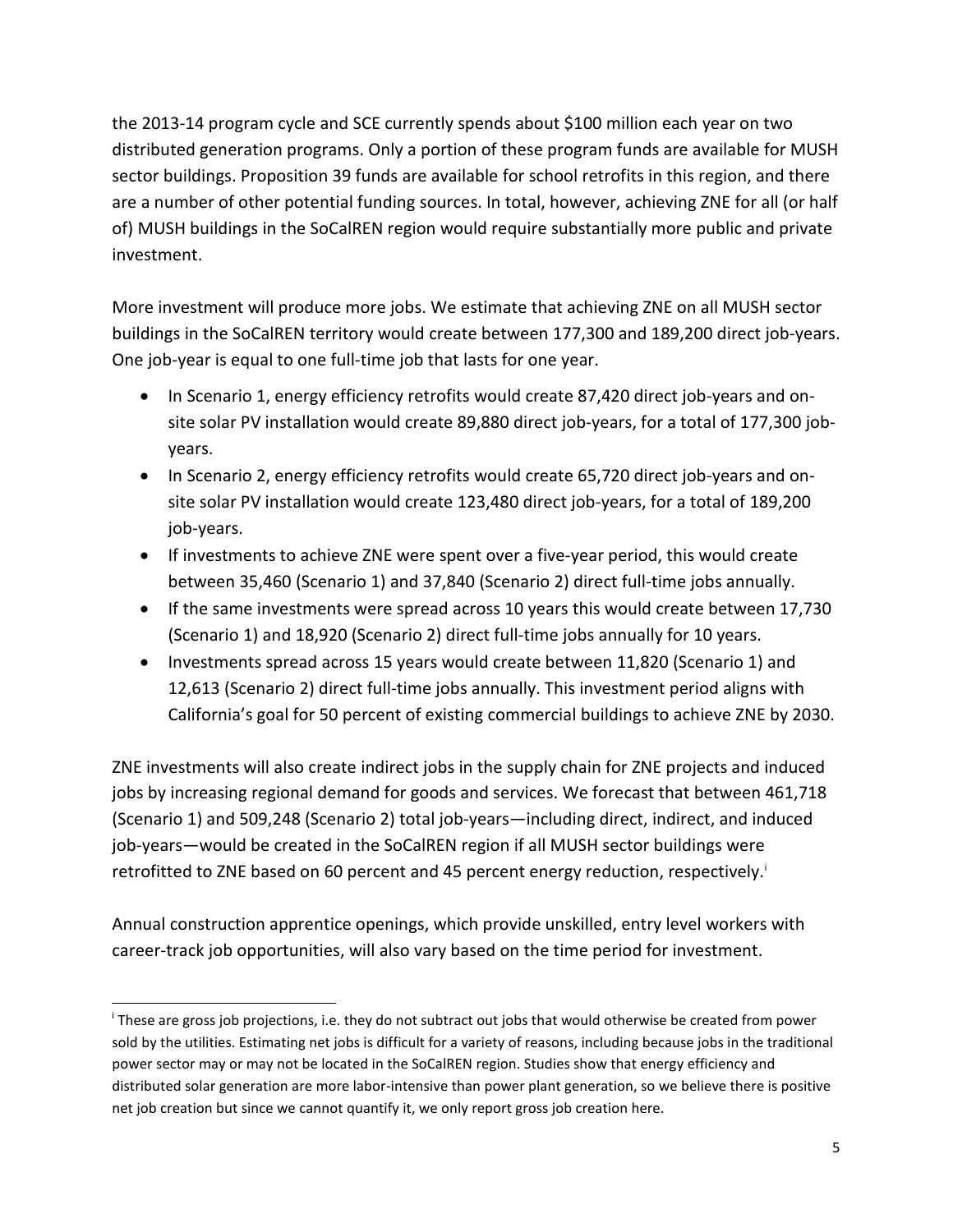- If investments to achieve ZNE were spent over a five-year period, we estimate that this would produce between 4,019 and 4,289 annual apprentice openings for five years.
- If investments were instead spent over 10 years, the number of annual apprentice openings would be between 2,009 and 2,144 openings annually for 10 years.
- Investments spread across 15 years would create between 1,340 and 1,430 annual apprentice openings for 15 years.

<span id="page-5-0"></span>Investments to achieve ZNE in SoCalREN MUSH sector buildings will create a significant number of job and training opportunities for Southern California workers while helping the state meet its energy efficiency and clean distributed generation goals.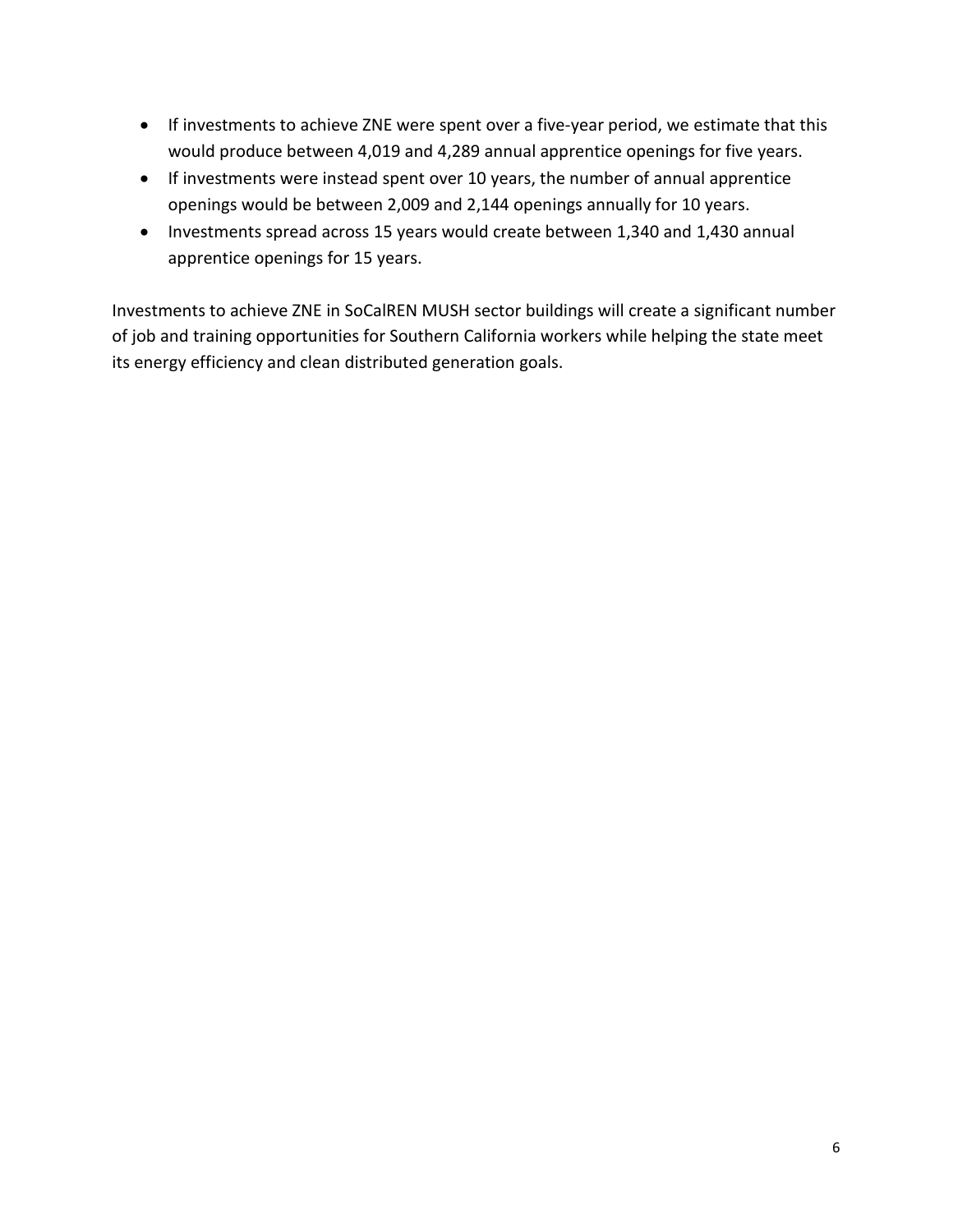## **II. Introduction**

The California Public Utilities Commission (CPUC) 2008 California Long-Term Energy Efficiency Strategic Plan sets a goal that one half of existing commercial buildings statewide will be zero net energy (ZNE) by 2030 through achievement of deep levels of energy efficiency and clean distributed generation. Meeting the state goal would require deep, whole building energy efficiency improvements along with distributed generation for 250 million square feet of commercial space per year for 20 years.<sup>[1](#page-30-0)</sup> The state is woefully behind in meeting these goals.<sup>[2](#page-30-1)</sup>

Municipal, University, School, and Hospital (MUSH) sector buildings in the Southern California Regional Energy Network (SoCalREN) region represent about 12 percent of California's commercial building floor area.<sup>"</sup> This brief, carried out at the request of the SoCalREN and its workforce partner, Emerald Cities Collaborative, estimates the investment needed, and the jobs this investment would generate, to achieve ZNE in **all** MUSH sector buildings in the SoCalREN territory. We compare this potential investment to current program budgets and estimate the number of jobs generated by current investments. We then estimate the number of job openings for entry level workers in career-track construction trades jobs by estimating the number of new apprentices that would be hired because of the investments in ZNE projects.

In the California Long-Term Energy Efficiency Strategic Plan, a ZNE building is defined as one in which "the amount of energy provided by on-site renewable energy sources is equal to the amount of energy used by the building."<sup>[3](#page-30-2)</sup> For policy purposes, the California Energy Commission and CPUC have proposed a nuanced definition of ZNE buildings that incorporates the societal value of energy saved and produced and clarifies that energy efficiency should remain the foundation of ZNE buildings.<sup>[4](#page-30-3)</sup> For the purposes of this brief, however, we rely on the simpler definition in the strategic plan, calculating the investment needed to achieve deep levels of energy efficiency (for both gas and electric) and converting the remaining gas usage (measured in therms) to kilowatt hours (kWh) to calculate the on-site renewable generation needs.

## <span id="page-6-0"></span>**III. Background**

 $\overline{a}$ 

Starting in 2013, the CPUC created two Regional Energy Networks (RENs) to complement the investor-owned utility (IOU) energy efficiency programs – the Bay Area Regional Energy

<span id="page-6-1"></span>ii The California Energy Commission [\(http://www.energy.ca.gov/2009publications/CEC-200-2009-012/CEC-200-](http://www.energy.ca.gov/2009publications/CEC-200-2009-012/CEC-200-2009-012-CMF.PDF) [2009-012-CMF.PDF](http://www.energy.ca.gov/2009publications/CEC-200-2009-012/CEC-200-2009-012-CMF.PDF) p. 27, Figure 16) estimates approximately 7.3 billion square feet of commercial floor area in California in 2014. The Southern California Edison planning area accounts for 2.7 billion square feet. We calculate about 31 percent of commercial floor area is in the MUSH sector. We estimate that SoCalREN buildings account for 837 million square feet, which is 11.5 percent of California's total commercial floor space.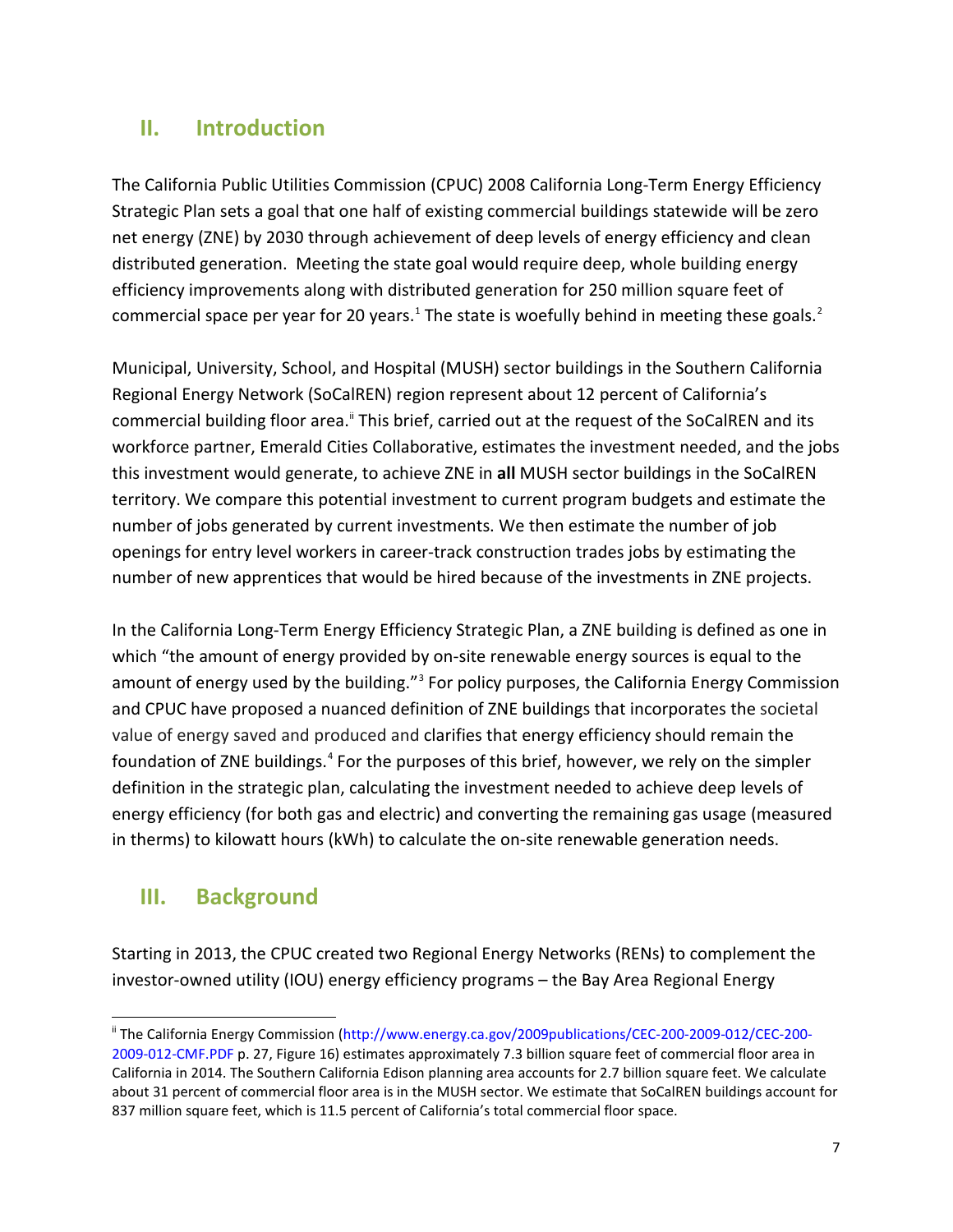Network (BayREN) and the Southern California Regional Energy Network (SoCalREN). RENs are ratepayer-funded energy efficiency programs directed by networks of local governments in a region, and were approved by the CPUC in 2013 as part of the state's energy efficiency program portfolio. As an addition to programs run by the IOUs, RENs support deeper involvement of local governments in energy upgrades and are meant to serve as an incubator for new ideas. The CPUC also instructed the RENs to address workforce training and to leverage other state and federal resources to lower the costs of energy efficiency for ratepayers.<sup>[5](#page-31-0)</sup>

The SoCalREN serves public agencies and their constituents in the Southern California Edison (SCE) and Southern California Gas Company (SCG) service territories. As an initiative based in local government and accountable to local communities, the SoCalREN can provide tools and resources to support energy upgrades while also investing in workforce development efforts and creating real, long-term career pathways for local workers.

## <span id="page-7-0"></span>**IV. Methodology**

We approached this analysis by calculating the total investment required to achieve ZNE for all MUSH sector buildings in the SoCalREN region, and multiplying the investments for both energy efficiency and distributed generation by the average number of jobs per million dollars of investment to arrive at the jobs estimates. We calculated distributed generation costs using available cost data for on-site solar PV.

We used a jobs per million dollars calculation rather than a jobs per MW approach because we had better data for employment effects based on cost. However, since the costs of solar PV continue to decline and the labor costs remain relatively steady, future analyses should use caution in relying on static jobs per million dollars figures from our research or other studies. A jobs per MW calculation may prove more stable over time.

We relied on raw data provided by state and federal sources, extensive literature review, utilization of our prior research, and interviews with subject matter experts as inputs for this analysis.

We vetted our findings with subject matter experts and compared our findings to other studies and collections of case studies related to deep energy efficiency, commercial solar PV, and ZNE buildings.

Given the uncertainties regarding key assumptions, we present low and high scenarios for achieving ZNE through a combination of energy efficiency retrofits and the installation of on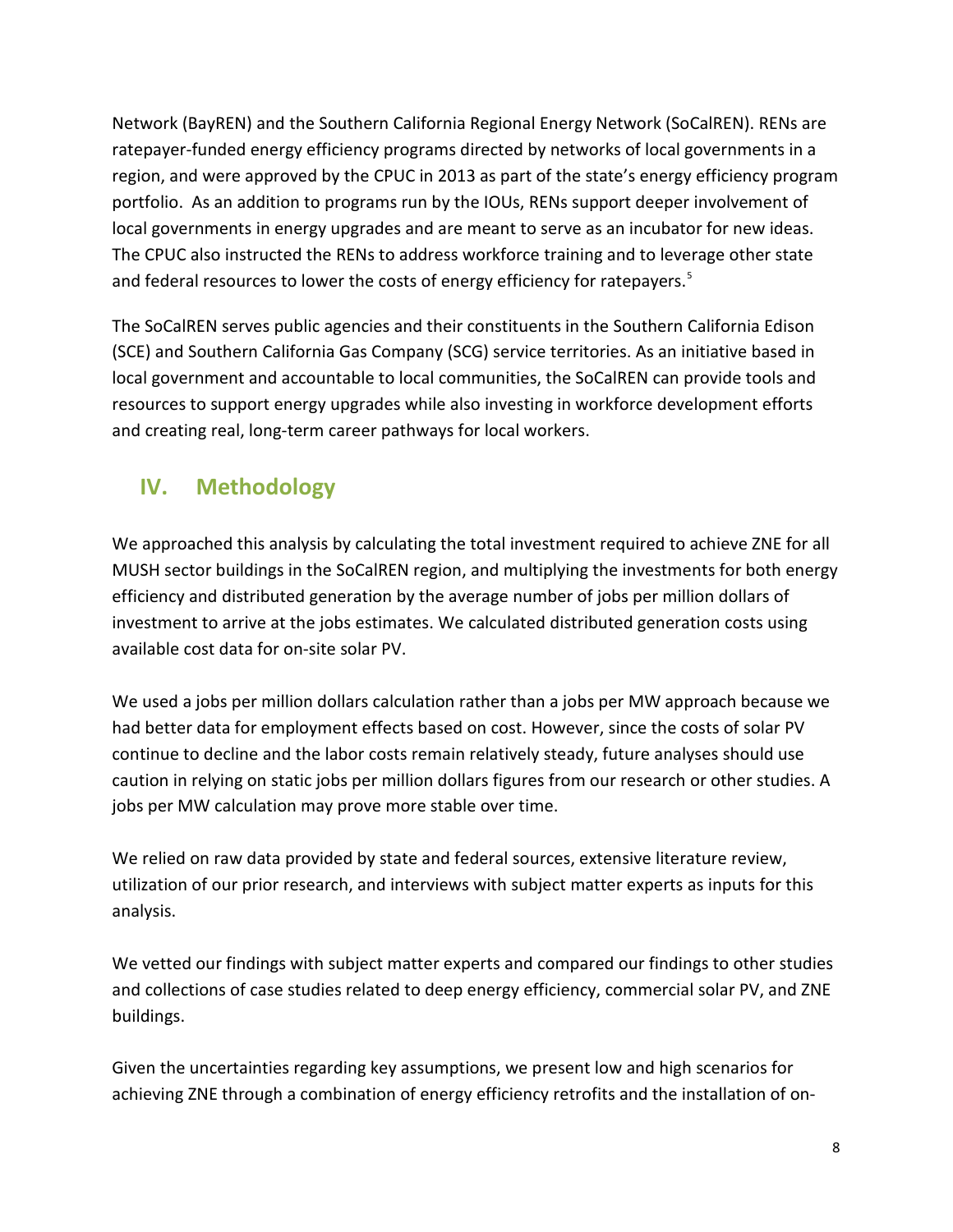site solar PV systems. Specific data sources and methodologies are described in the following sections. Appendix 1 documents our investment calculation.

## <span id="page-8-0"></span>**V. Sources for Estimates of Key Assumptions**

In order to generate our estimates of the investment and jobs needed to reach ZNE for the MUSH market in the SoCalREN territory, we came up with a set of assumptions for key inputs from the best available sources.

#### **A. MUSH Energy Consumption Percentage**

<span id="page-8-1"></span>We can estimate the investment required for ZNE by using cost per kWh data or cost per square foot data. In this analysis, both methods yielded similar figures, so we used cost per kWh in our calculations.

The SoCalREN territory includes nearly 200 cities, plus unincorporated areas, spread across all or parts of 1[6](#page-31-1) counties.<sup>6</sup> Given the large size of the SoCalREN territory and the scope and timeline of this research project, we could not directly sample local governments and other MUSH entities to collect building energy consumption data. Instead, we approximate the SoCalREN MUSH building landscape using national and state figures on building ownership, building types, and energy consumption.

We estimate that MUSH buildings (including state and federally-owned buildings) account for roughly 35 percent of the state's electricity use and 40 percent of the state's gas use in the commercial sector. We assume that MUSH buildings in the SoCalREN region account for the same proportion of the region's energy use.

This estimate is based on the following data and assumptions:

- Government-owned (federal, state, and local) buildings consume 28 percent of energy in the U.S. commercial sector.<sup>[7](#page-31-2)</sup> We assume the same for California. Since not all universities, schools, and hospitals are publicly owned however, we add to this figure private/non-profit education and health care facilities.
- Eleven percent of California commercial energy is consumed by the education sector (universities and schools).<sup>[8](#page-31-3)</sup> Eight to 10 percent of California students are enrolled in private schools;<sup>[9](#page-31-4)</sup> so we will assume that private/non-profit schools account for about one percent of California commercial energy consumption  $(0.11 \times 0.09 = 0.01)$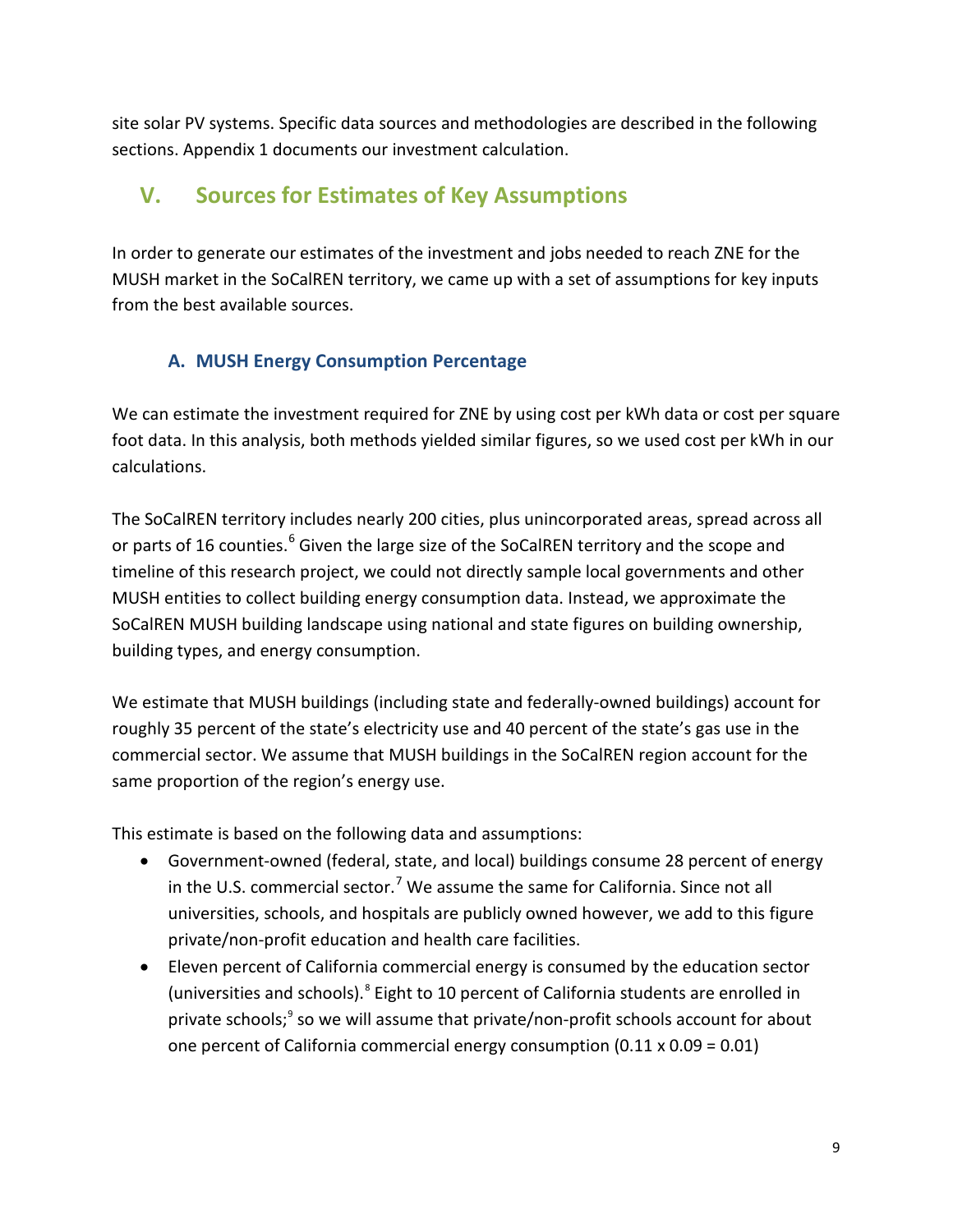• The health sector (including outpatient facilities) in California accounts for seven percent of commercial electricity use and 14 percent of commercial gas use.<sup>[iii](#page-9-2)</sup> Eighty-one percent of hospitals in California are owned by private or non-profit entities;<sup>[10](#page-32-0)</sup> so we will assume that these health care facilities account for about six percent of the state's electricity consumption (0.07 x 0.81 = 0.06) and 11 percent of the gas (0.14 x 0.81 = 0.11).

#### **B. SoCalREN MUSH Energy Consumption**

<span id="page-9-0"></span>In 2012, commercial buildings in the SoCalREN territory consumed 37.1 billion kWh of electricity and 946 million therms of gas. $^{11}$  $^{11}$  $^{11}$  If SoCalREN MUSH buildings represent approximately 35 percent of the commercial electricity and 40 percent of the commercial gas use, these buildings consumed about 13 billion kWh of electricity and 380 million therms of gas.

#### **C. Energy Efficiency: Cost per kWh and Therm**

<span id="page-9-1"></span>ZNE can be achieved by varying combinations of energy efficiency retrofits and distributed renewable generation, but since energy efficiency is first in the loading order and, up to a point, cheaper than generation, analysts concur that significant energy efficiency retrofits should be done before investing in generation. We estimate that a 45 to 60 percent energy reduction is necessary to feasibly prepare all MUSH buildings in the SoCalREN territory to achieve ZNE. This equals 5.8 to 7.8 billion kWh and 170 to 227 million therms. Assuming a cost of \$1.40 per kWh and \$14 per therm for deep whole building energy retrofits, the investment required to achieve these savings ranges from \$10.6 billion to \$14.1 billion.

We base these assumptions on the following literature. A 2007 study conducted for the U.S. Department of Energy found that, on average, a commercial building must reduce its energy use by 59 percent to feasibly achieve ZNE goals (assuming that an on-site solar PV system is installed within the footprint of the building).<sup>[12](#page-32-2)</sup> A 2012 study on the technical feasibility of new zero net energy buildings in California<sup>[13](#page-32-3)</sup> found energy reductions around 45 percent (above baseline)<sup>[14](#page-32-4)</sup> were necessary depending on the climate zone and building type.

The exact level of energy reductions needed to make a building ZNE-ready depends on a variety of factors such as patterns of energy use and building characteristics. Schools are prime candidates for ZNE because they operate for short hours and limited days and they are typically low-rise buildings with large roof and parking areas for solar PV. Hospitals and high rise office

<span id="page-9-2"></span> $\overline{a}$ iii For government-owned buildings in general and education facilities, we assume the same proportion of electric and gas usage.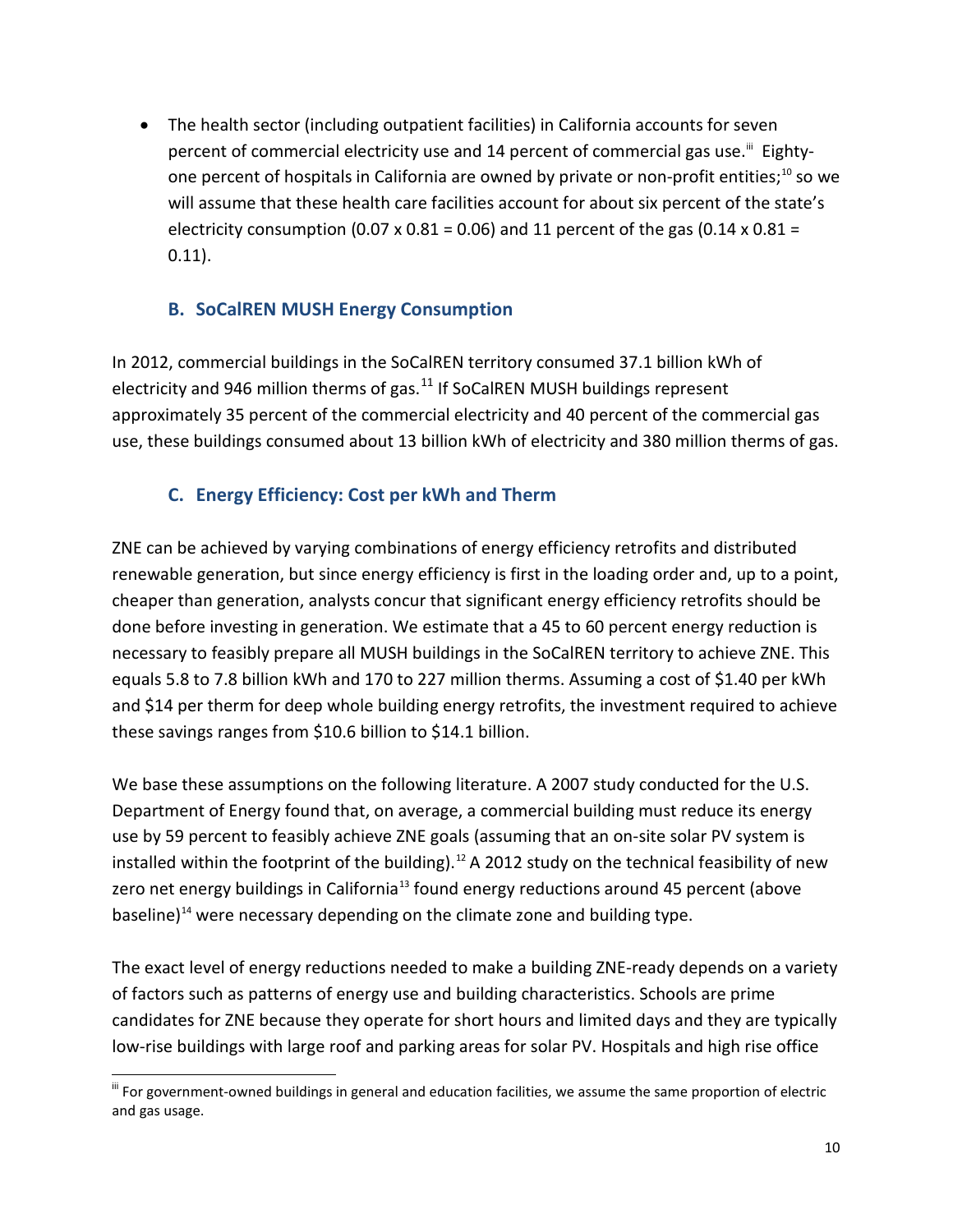buildings, on the other hand, are more challenging, due to high energy use intensity and space constraints for on-site solar. These building types face technological and cost barriers preventing them from getting all the way to ZNE. Finally, while it is possible to achieve very deep (up to 75 percent) energy reductions (according to some case studies) in a cost-effective way, there is a point at which the cost of solar is less than the cost of some energy efficiency measures. Saving additional energy is less cost-effective than installing additional solar capacity. Since the price of solar continues to decline, the exact percent of energy efficiency reductions necessary on any particular building is a moving target.

Given these uncertainties, we use a range of 45 to 60 percent reduction in energy use in our calculations of the energy reduction component of ZNE. This level of savings can only be achieved through whole building deep energy efficiency retrofits or renovations that take advantage of multiple savings opportunities. These often include installing high-efficiency heating, ventilating, and air conditioning (HVAC) measures, the use of passive ventilation and daylighting, high efficiency water heating and lighting equipment, and optimizing the efficiency of the building itself through envelope improvements. Improving the operations of buildings through control systems, retro-commissioning, energy monitoring, regular maintenance of mechanical and electrical systems, and occupant behavior also contribute to energy reductions. These improvements are generally undertaken in order of lowest to higher life-cycle cost, which can vary somewhat from building to building.

To estimate the investment required to achieve this level of energy savings, we used statewide data from a 2011 study produced for the CPUC. This study estimated that the cost to save energy is \$0.70 per annual kWh and \$7 per annual therm.<sup>[15](#page-32-5)</sup> According to the firm that authored the study, Harcourt Brown & Carey, these cost estimates are based on "industry rules of thumb, experience and demand-side management data, taking the number of units of energy saved in the first year<sup>[iv](#page-10-0)</sup> and dividing by the total installed cost".<sup>[16](#page-32-6)</sup>

The current level of savings produced by energy efficiency measures is typically in the range of 20 to 30 percent. The costs to achieve deeper (45 to 60 percent) reductions will be higher than current average efficiency costs. Some cost increases may be offset due to improvements in technology, "learning curve" and economy of scale benefits, and synergistic effects, i.e. more efficient lighting can reduce the required size of an HVAC system; however, even with steady cost reductions, deeper energy retrofits will still cost significantly more than simpler, more superficial energy efficiency measures. Therefore, we assume that costs will double from the

 $\overline{a}$ 

<span id="page-10-0"></span><sup>&</sup>lt;sup>iv</sup> The energy savings multiply year after year, but the cost estimate is based on the annual kWh savings, rather than the total accumulated savings over the life of the measure installed.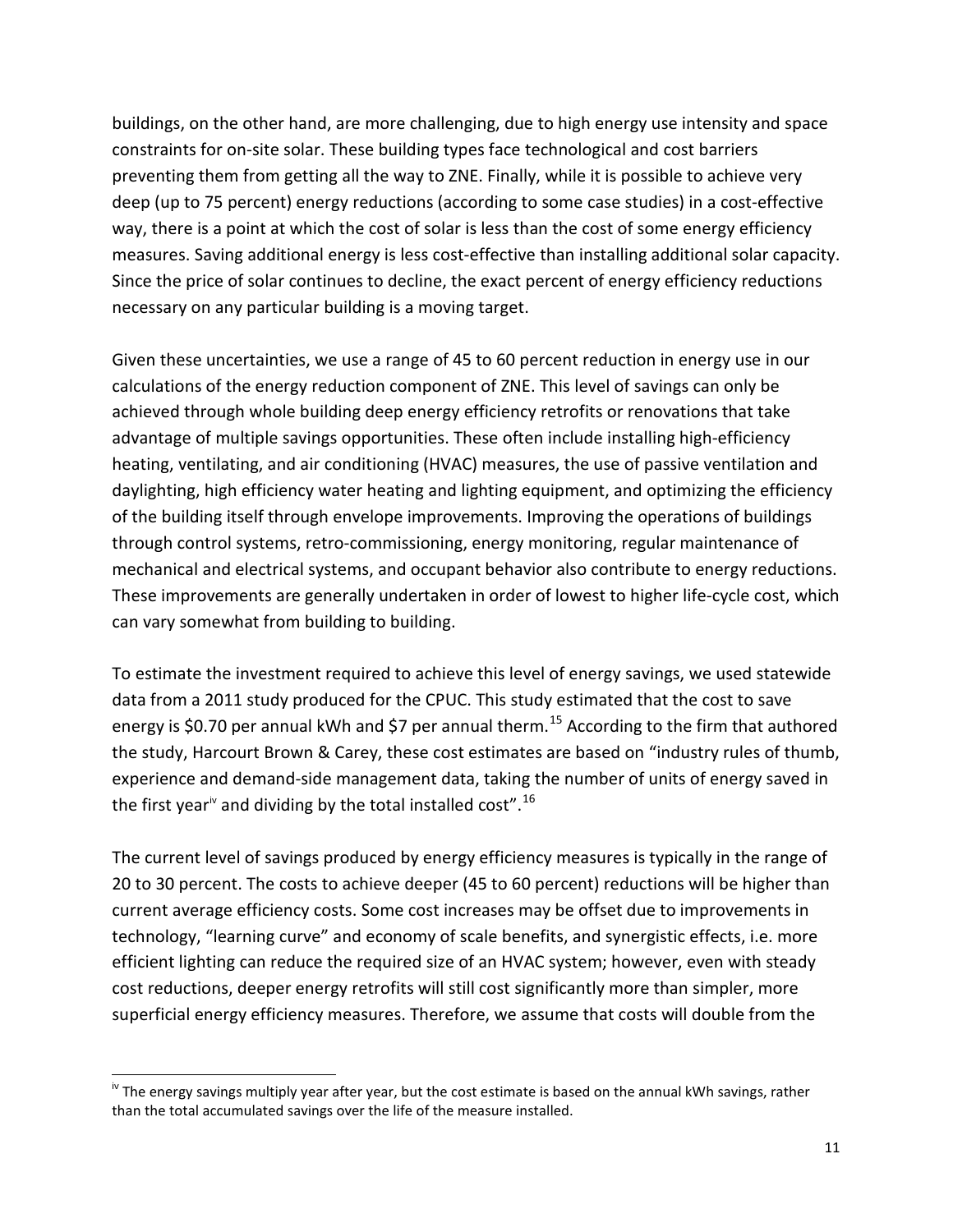Harcourt Brown & Carey estimates, yielding our assumption of a \$1.40 per annual kWh and \$14 per annual therm average cost for deep whole building retrofits.<sup>[17](#page-32-7)</sup>

#### <span id="page-11-0"></span>**D. Estimated Required Investment in SoCalREN MUSH Energy Efficiency**

The SoCalREN MUSH buildings annually consume approximately 13 billion kWh and about 380 million therms. Using a \$1.40 per annual kWh and \$14 per annual therm cost estimate, achieving 45 to 60 percent energy savings would require a \$10.6 to 14.1 billion investment.

#### **An Alternate Estimate: Cost per Square Foot for Deep Energy Savings**

Cost data for deep whole building commercial retrofits is often collected and calculated per square foot rather than per kWh or therm, so we checked the above assumptions using data from case studies of actual deep building retrofits. A series of case studies produced by the Rocky Mountain Institute<sup>[18](#page-32-8)</sup> and the New Buildings Institute<sup>[19](#page-32-9)</sup> collected cost data for a number of commercial buildings in the U.S. that have undergone deep energy retrofits or more comprehensive renovations. They collected actual data on cost per square foot of energy retrofits and comprehensive renovations and reported the total energy reductions as percent savings relative to a baseline. We aggregated data from these case studies to determine average costs for retrofits and renovations per square foot. The average cost for retrofits was \$13.41 per square foot with average energy savings of 58 percent (see Table 1), while the average cost for comprehensive renovations was \$148.30 per square foot yielding average energy savings of 60 percent above baseline (see Table 2).

| <b>Case Study</b>                         | <b>Cost per Square Foot</b> | <b>Percent Energy Savings</b> |
|-------------------------------------------|-----------------------------|-------------------------------|
| The Aventine, California                  | \$3.20                      | 75%                           |
| 1525 Wilson, Virginia                     | \$3.50                      | 43%                           |
| Alliance Center, Colorado                 | \$4.42                      | 55%                           |
| Retail Franchise (Pilot Retrofit #2), USA | \$5.00                      | 44%                           |
| Retail Franchise (Pilot Retrofit #1), USA | \$7.00                      | 72%                           |
| Indianapolis City-County, Indiana         | \$11.17                     | 46%                           |
| Johnson Braund, Washington                | \$31.00                     | 69%                           |
| Empire State Building, New York           | \$42.00                     | 58%                           |
|                                           | <b>AVERAGE: \$13.41</b>     | <b>AVERAGE: 58%</b>           |

#### **Table 1. Average Cost per Square Foot for Commercial Energy Efficiency Retrofits**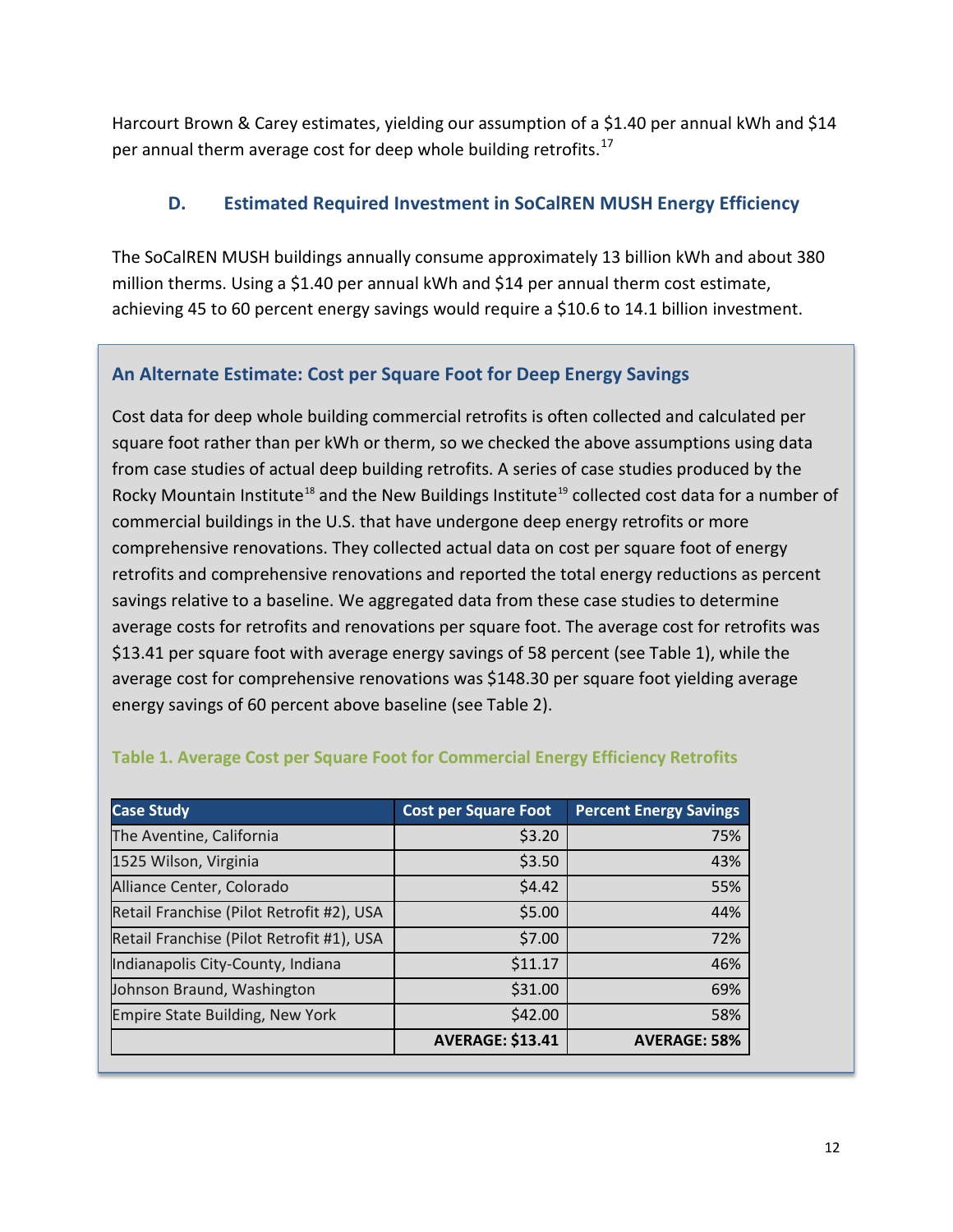| <b>Case Study</b>               | <b>Cost per Square Foot</b><br>(including Deep Energy Efficiency) | <b>Percent Energy</b><br><b>Savings</b> |
|---------------------------------|-------------------------------------------------------------------|-----------------------------------------|
| Beardmore, Idaho                | \$105.50                                                          | 66%                                     |
| Lovejoy, Oregon                 | \$115.00                                                          | 67%                                     |
| Home On The Range, Montana      | \$169.00                                                          | 72%                                     |
| Empire State Building, New York | \$203.70                                                          | 38%                                     |
|                                 | <b>AVERAGE: \$148.30</b>                                          | <b>AVERAGE: 60%</b>                     |

#### **Table 2. Average Cost per Square Foot for Commercial Major Renovations**

#### **MUSH Building Floor Area (Square Footage)**

Absent regional or California-specific data on the distribution of commercial floor space by building type, $^{20}$  $^{20}$  $^{20}$  we used national data. Government-owned buildings occupy 24 percent of commercial floor area in the U.S. So as not to double count public schools and hospitals, we add private/non-profit schools and hospitals to this figure, as we did for the energy consumption calculation above. Education facilities (including universities) represent 14 percent of commercial floor area, and hospitals (including outpatient facilities) seven percent.<sup>[21](#page-32-11)</sup> Again assuming that eight to 10 percent of schools are private/non-profit (0.14 x 0.09 = 0.01) and 81 percent of health care facilities are private/non-profit (0.07 x 0.81 = 0.06), we add those buildings to the government-owned and estimate that MUSH buildings represent 31 percent of the total commercial floor area in the U.S. We assume that MUSH buildings in the SoCalREN region account for the same proportion of the region's commercial floor area. Commercial buildings in the SoCalREN territory represent 2700 million square feet,<sup>[22](#page-32-12)</sup> so MUSH buildings occupy roughly 837 million square feet.

## **Estimated Required Investment in SoCalREN MUSH Energy Efficiency (using building floor area)**

Based on cost data from the above-mentioned case studies, the energy efficiency costs would range between \$11.2 billion (retrofit only of all 837 million square feet of SoCalREN MUSH buildings) and \$124.1 billion (comprehensive, state-of-the-art renovations of all 837 million square feet). Since, for many aging buildings a renovation will result in more value for the building owner than an energy retrofit, we assume that some of the SoCalREN buildings will invest in a comprehensive renovation. This would require substantially higher levels of investment and generate more jobs. The energy efficiency retrofit estimated cost of \$11.2 billion is within the range of our estimate of \$10.6 to \$14.1 billion calculated using a cost per kWh figure.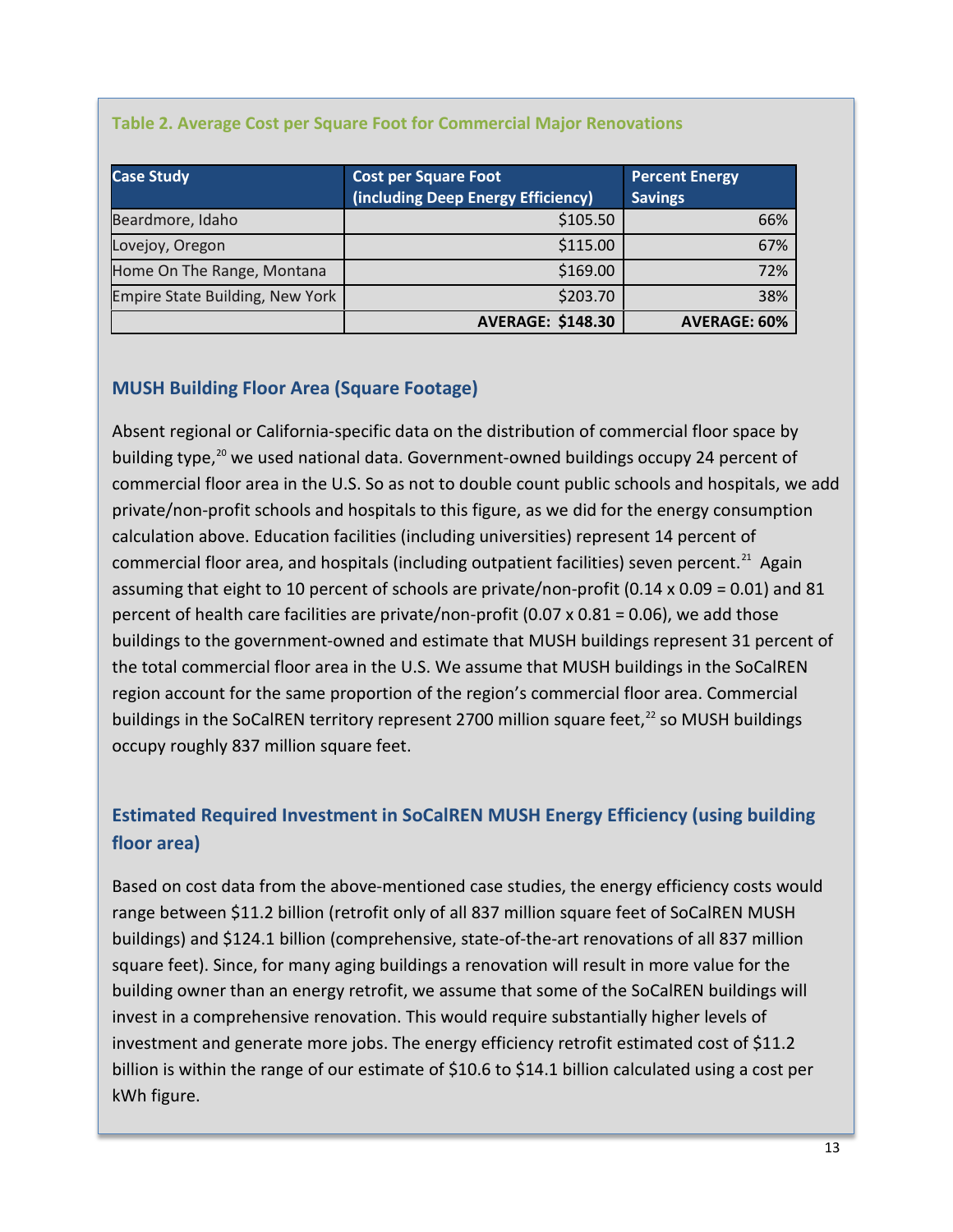#### **E. On-Site Solar PV**

<span id="page-13-0"></span>Although there are several options for distributed generation for commercial buildings, we assume the remaining 40 to 55 percent of energy consumed by MUSH sector buildings in the SoCalREN territory will be generated by on-site solar PV systems. [v](#page-13-1) Solar PV is the lowest cost and most common way for most buildings to get to ZNE after all cost-effective energy improvements are made.<sup>[23](#page-32-13)</sup> We also assume that all SoCalREN MUSH buildings can get to ZNE.<sup>[vi](#page-13-2)</sup>

In order to achieve ZNE, we estimate that the SoCalREN MUSH sector would need to offset its remaining 7.15 billion kWh and 209 million therms with renewable generation. To calculate energy generation requirements, we convert therms for gas use to kWh, so that solar production will offset remaining gas use. The total annual kWh required by distributed generation to offset both electric and gas use is 9.6 to 13.2 billion kWh. For the Los Angeles area with an average of 5.62 sun hours per day, between 4,695 and 6,456 MW (AC) of on-site solar PV will be needed, depending on the level of energy reductions achieved. Based on the assumptions described below, we estimate this will cost between \$21.4 billion and \$29.4 billion. (See Appendix 1 for a more detailed documentation of the investment calculation).

Solar PV systems installed on-site can range in size from a few kW for small buildings to hundreds of kW or a few MW for large buildings, depending on the energy needs and footprint of the building or site. MUSH buildings will require a range of different-sized systems since the building stock includes both small buildings, such as offices and libraries, and large buildings, such as high rise office buildings and hospitals. Costs will vary by project, and larger projects cost less per watt, on average, than smaller projects. For example, in the SoCalREN territory, since 2007 the average cost of commercial solar PV systems greater than one MW were almost 40 percent less per watt than systems less than 20 kW.<sup>[24](#page-32-14)</sup>

To estimate investment costs, we use the average cost of installed commercial (government and non-profit) solar PV systems for the SoCalREN/SCE territory since 2013. This average cost is \$4.56 per watt (connected AC) for systems of all sizes.<sup>[25](#page-32-15)</sup>

 $\overline{a}$ 

<span id="page-13-1"></span> $\mathrm{v}$  Even though hospitals cannot get to ZNE, we do not exclude them here.

<span id="page-13-2"></span>vi We know this assumption is not true based on the feasibility studies cited in this brief. Hospitals, even with rooftop and parking lot PV, are unlikely to get to ZNE, and limited parking in urban areas may pose challenges for large office buildings trying to get to ZNE as well. However, since the purpose of this brief is to estimate the investment required and jobs that investment might generate, we assume that all buildings can get to ZNE equivalency, even if some of their generation capacity is met through community distributed generation.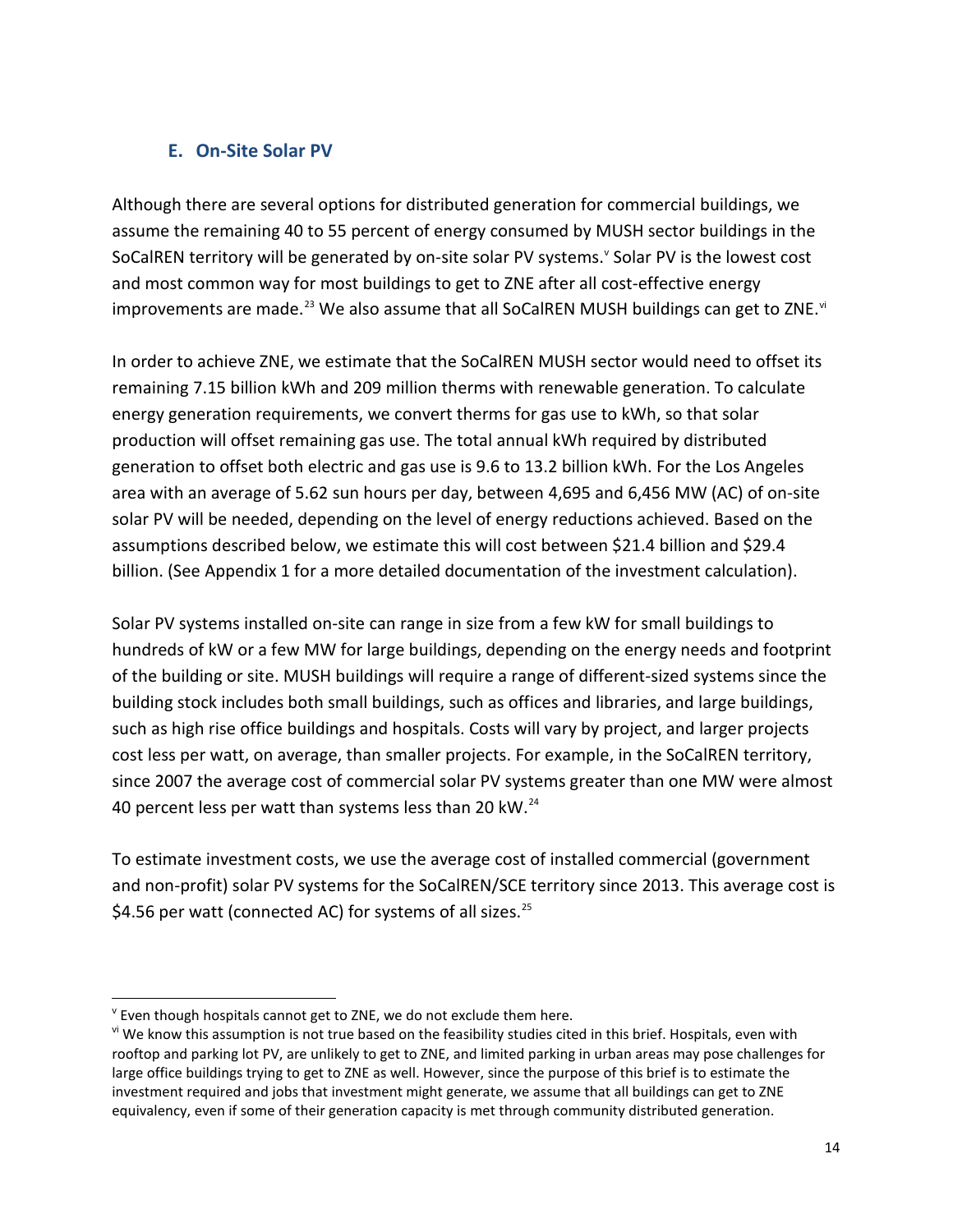The average cost to install solar PV has fallen consistently over time. For example, the average installed costs for the same types of commercial projects in the SoCalREN/SCE territory have fallen by an average of 13.6 percent per year every year since 2007.<sup>[26](#page-32-16)</sup> Historical data indicates that installed price declines in recent years are primarily due to falling prices for solar PV modules, which have declined at a faster rate than non-module costs such as labor, permits, and overhead.<sup>[27](#page-32-17)</sup> The California ZNE technical feasibility report<sup>[28](#page-32-18)</sup> cites data from the U.S. Department of Energy, showing that the price of PV module manufacturing was reduced by 20 percent for every doubling of total installed PV volume since the 1970s. The report also points out that construction sector productivity has remained largely flat over the past 40 years.<sup>29</sup> We conclude that even as the costs of solar continue to decline, the related construction jobs will hold relatively steady.<sup>[30](#page-32-20)</sup> In this analysis, we used a jobs per million dollar investment calculation based on data from the last several years, but as the price of solar continues to decline, a jobs per MW calculation may be more accurate and stable over time.

Solar PV costs tend to be higher for tax-exempt customers, i.e. government and non-profit buildings, potentially due to factors such as prevailing wage requirements, preferences for domestically manufactured components, and more complex government procurement processes.<sup>[31](#page-32-21)</sup> Since 2007, in the SoCalREN territory, commercial-scale solar installed costs averaged about \$0.80 per watt higher for government customers and \$0.35 per watt higher for non-profit customers compared to similar-sized commercial (for-profit) systems, roughly equivalent to six and 13 percent price premiums.<sup>[32](#page-32-22)</sup> Furthermore, these tax-exempt entities do not qualify for the 30 percent federal business energy investment tax credit, making the out-ofpocket costs higher for governments and non-profits. Even so, 44 percent of the 168 MW of commercial solar PV installed in the SoCalREN territory since 2007 has been on government and non-profit buildings.<sup>[33](#page-32-23)</sup>

Although the scale of solar PV generation required to get to ZNE on existing MUSH sector buildings is dramatic, it is also feasible. Local governments and researchers have already begun to evaluate solar potential within the SoCalREN territory. Los Angeles County developed a solar map detailing solar potential for every roof throughout the county and used the map to calculate the solar rooftop and solar "parking lot" potential across the entire County and for County-owned facilities.<sup>[34](#page-32-24)</sup> The solar map was used by the UCLA Luskin Center for Innovation to identify solar rooftop potential by sub region throughout Los Angeles County, and found 19,000 MW of potential.<sup>[35](#page-32-25)</sup> The solar map uses Los Angeles County Assessor parcel information so MUSH buildings can be screened and individually evaluated for solar potential.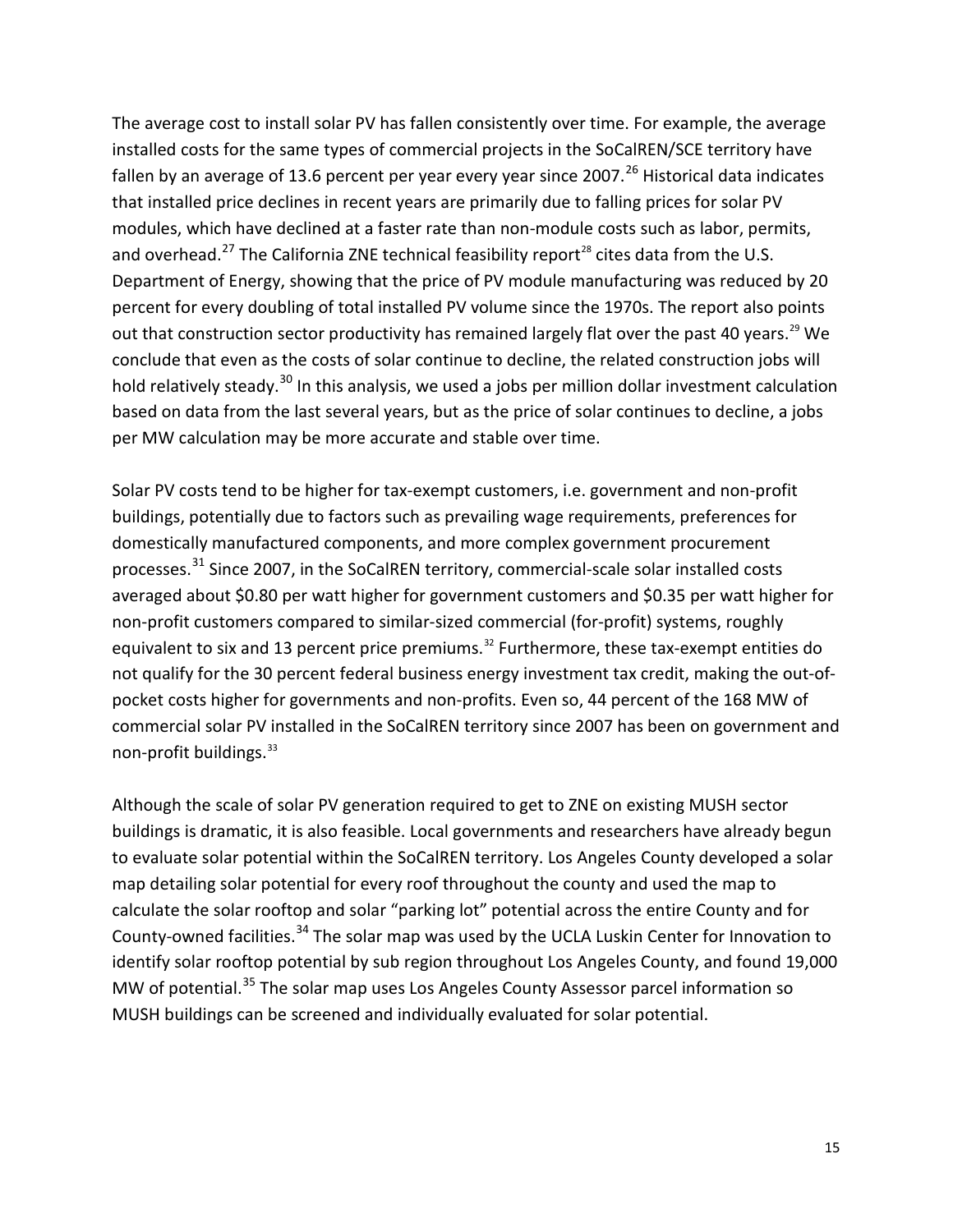#### **F. Total Estimated Investment**

<span id="page-15-0"></span>Using the inputs described above, we estimate that the combined cost for energy efficiency and on-site solar PV to achieve ZNE in SoCalREN MUSH buildings will range between \$35.5 billion to \$40 billion. (See Table 3 for a summary of investment estimates and Appendix 1 for more detailed documentation of the investment calculation). The lower scenario (\$35.5 billion) assumes that energy efficiency measures reduce energy use by 60 percent and the remaining 40 percent of energy demand is supplied by on-site solar PV systems. The higher scenario (\$40 billion) assumes that energy efficiency measures reduce energy use by 45 percent and on-site solar PV installed generates the remaining 55 percent of energy demand.

#### **Table 3. Summary of ZNE Investment Estimates**

| <b>ENERGY EFFICIENCY</b>                                                                                                                                                                    |                  |
|---------------------------------------------------------------------------------------------------------------------------------------------------------------------------------------------|------------------|
| <b>Scenario 1</b>                                                                                                                                                                           |                  |
| Investment required to achieve 60% energy reduction @\$1.40/kWh OR @\$14/therm<br>(2x cost estimates from Harcourt Brown & Carey)                                                           | \$14,094,892,025 |
| <b>Scenario 2</b>                                                                                                                                                                           |                  |
| Investment required to achieve 45% energy reduction @\$1.40/kWh OR @\$14/therm<br>(2x cost estimates from Harcourt Brown & Carey)                                                           | \$10,571,169,019 |
| <b>ON-SITE SOLAR PV</b>                                                                                                                                                                     |                  |
| <b>Scenario 1</b>                                                                                                                                                                           |                  |
| Investment required to generate remaining 40% of MUSH building energy needs<br>@\$4.56/W (source: California Solar Statistics; averaged from 2013-2014 data current<br>as of Nov. 12, 2014) | \$21,410,967,640 |
| <b>Scenario 2</b>                                                                                                                                                                           |                  |
| Investment required to generate remaining 55% of MUSH building energy needs<br>@\$4.56/W (source: California Solar Statistics; averaged from 2013-2014 data current<br>as of Nov. 12, 2014) | \$29,440,080,505 |
| <b>TOTAL INVESTMENT</b>                                                                                                                                                                     |                  |
| Scenario 1: ZNE achieved through 60% energy efficiency and 40% on-site solar PV                                                                                                             | \$35,505,859,665 |
| Scenario 2: ZNE achieved through 45% energy efficiency and 55% on-site solar PV                                                                                                             | \$40,011,249,524 |

To assess the validity of our assumptions and calculations, we checked our cost figures with those used in the California ZNE technical feasibility study.<sup>[36](#page-32-26)</sup> This study developed preliminary estimates of the incremental cost of getting new construction from code compliance to ZNE. The study estimated the costs of different efficiency features to bring a new building from baseline to exemplar (ZNE-ready) status for a number of different building types and climate zones, drawing on data from a variety of sources. Although the purpose of this study evaluated the technical feasibility of ZNE in new construction rather than retrofits, their cost figures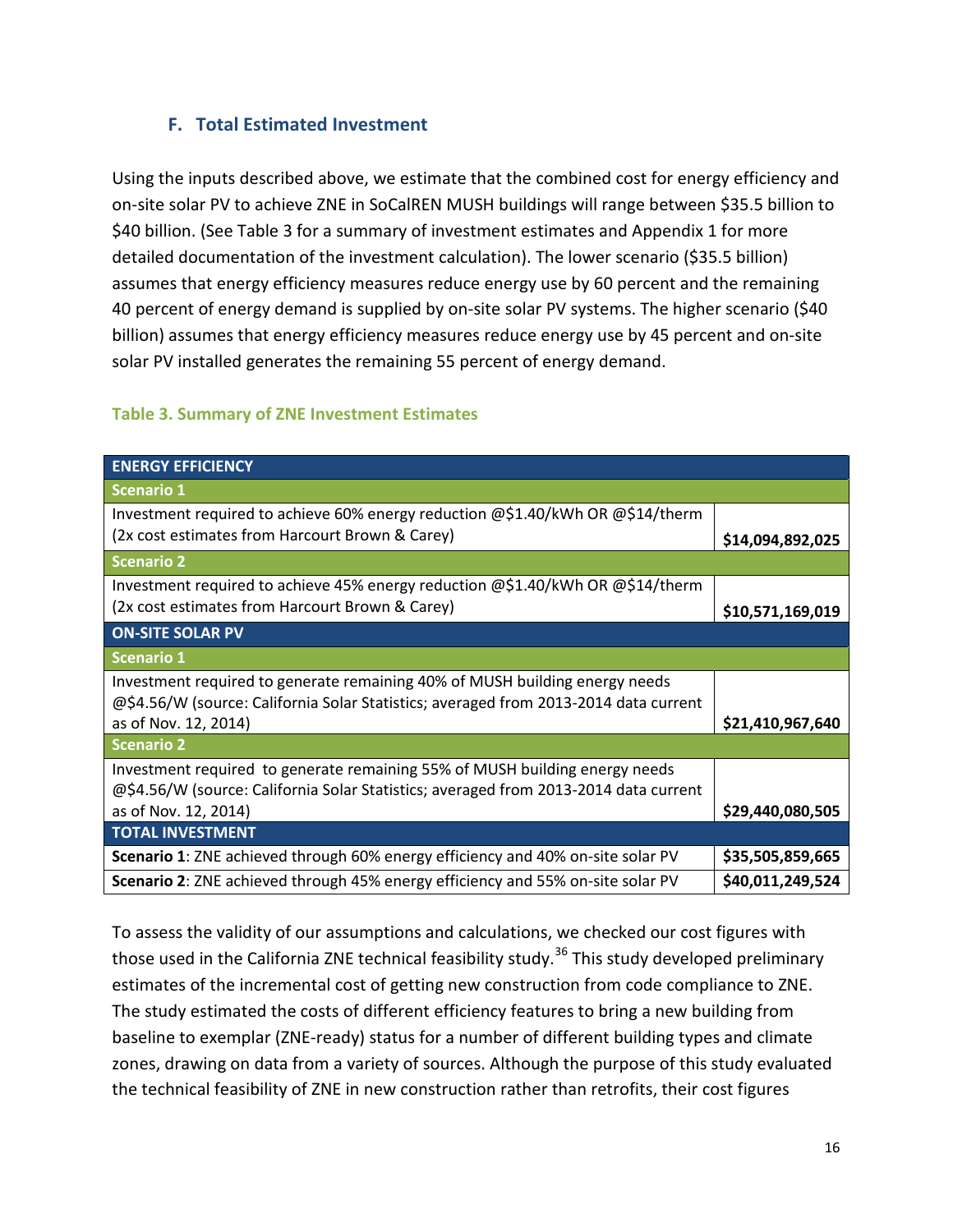provide a useful comparison. The authors average cost figure per square foot for MUSH-related buildings (offices, hospitals, schools, universities, etc.) in California Climate Zone 10 was roughly \$34. Assuming the retrofit costs for existing MUSH buildings are similar, achieving ZNE for SoCalREN MUSH sector would cost \$32.5 billion through a combination of efficiency and on-site solar PV. This number is within 10 percent of our estimate.

#### <span id="page-16-0"></span>**G. Funding and Financing for ZNE**

#### **1. Current Funding for ZNE**

 $\overline{a}$ 

<span id="page-16-1"></span>Our estimates of the investment needed to fund deep energy efficiency retrofits of \$10.6 to \$14.1 billion in the SoCalREN MUSH sector indicate the need for substantially higher investments for ZNE than are available from the variety of current ratepayer and other programs.

Table 4 provides examples of current utility, ratepayer-funded energy efficiency investment projections. The majority of these program funds are spent on direct implementation and incentives, with the remaining funds going to administration and marketing. We also include the larger commercial sector and government partnership programs, but only some of this funding is spent directly on MUSH sector buildings.  $\mathrm{^{\ddot{m}}}$ 

| <b>IOU</b> | Program                                                | 2013-14 Total Program<br><b>Budget (Millions)</b> |
|------------|--------------------------------------------------------|---------------------------------------------------|
| <b>SCE</b> | Statewide Commercial EE Program                        | \$171.4                                           |
|            | Institutional & Government Core EE Partnership Program | \$21.2                                            |
|            | Energy Leadership Partnership Program                  | \$29.1                                            |
|            | Healthcare EE Program (third-party program)            | \$3.3                                             |
|            | Cool Schools (third-party program)                     | \$2.2                                             |
|            | School EE Program (third-party program)                | \$10.7                                            |
| <b>SCG</b> | <b>Statewide Commercial EE Program</b>                 | \$18.3                                            |
|            | <b>TOTAL</b>                                           | \$256.2                                           |

#### **Table 4. Examples of SCE and SCG Energy Efficiency (EE) Programs Relevant to MUSH Sector**

Source: Southern California Edison. 2013-14 Energy Efficiency Program Implementation Plan. See Exhibit 4A, 4C, and 4D. Southern California Gas Company. 2013-14 Energy Efficiency Program Implementation Plan.

<span id="page-16-2"></span><sup>&</sup>lt;sup>vii</sup> It is not possible to parse out the percent or actual value of utility programs serving MUSH building owners.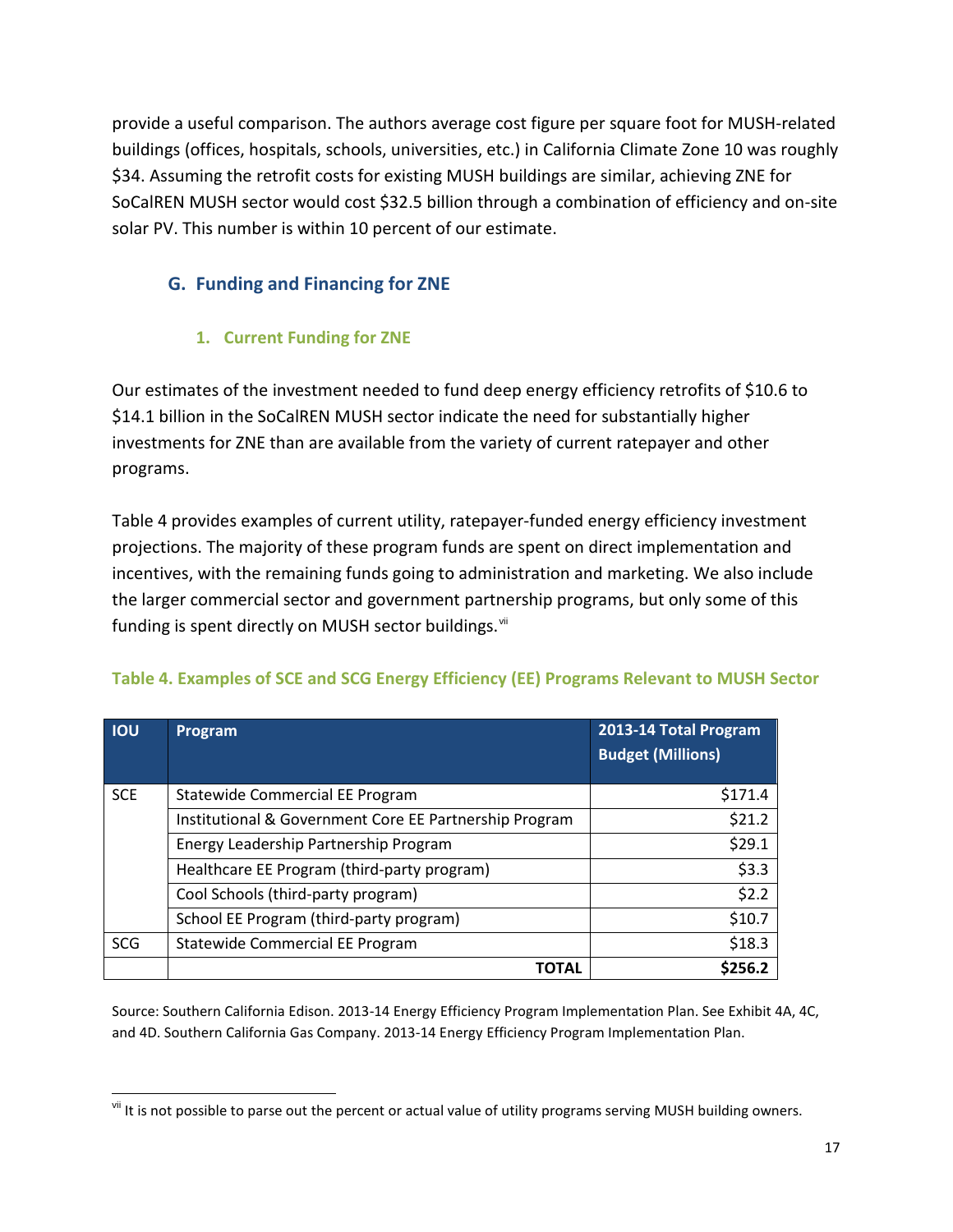In addition, in recent years, SCE spent \$74 million per year to provide California Solar Initiative upfront and performance-based incentives for solar systems installed within SCE service territory.<sup>[37](#page-32-27)</sup> SCE also spent \$28 million per year (2007-2014) to help fund the CPUC Self-Generation Incentive Program to support new and emerging distributed energy resources, including both renewable and non-renewable sources, installed on the customer's side of the utility meter.<sup>[38](#page-32-28)</sup> These were total investments for all customer types, not only MUSH. While these are just two examples of SCE programs to help incentivize distributed generation projects, these investments totaling \$102 million indicate the small scale of current funding. Our estimates that a range of \$21.4 to \$29.4 billion is needed to fund the installation of on-site solar PV systems for MUSH sector buildings in the SoCalREN region suggests that the gap between current investments and anticipated costs is even larger for distributed generation than the already large gap in funding for energy efficiency.

In addition to ratepayer funds, Proposition 39 provides up to \$2.5 billion for all of California over five years with specified funding allocated annually to public K-12 school districts and community colleges. We estimate that schools in the SoCalREN territory received roughly \$150 million during the first two years of program allocations.<sup>[viii](#page-17-1)</sup> Another potential funding source for MUSH sector projects is the auction revenues from the state's cap and trade program, expected to generate billions of dollars over time for investments to reduce greenhouse gas emissions. Thus far, very few of these funds have been allocated to the MUSH sector. ${}^{\text{ix}}$  ${}^{\text{ix}}$  ${}^{\text{ix}}$ 

Although these are important current or potential sources of funding, they are insufficient to meet or exceed state goals. There are a variety of ways the state can encourage more MUSH sector investments, including redirecting current ratepayer, cap and trade, or other funding sources, and/or making new public investments, or financing programs, as discussed below.

#### **2. Financing for Energy Efficiency**

 $\overline{a}$ 

<span id="page-17-0"></span>Financing has been identified as a way to meet California's long-standing commitment to energy efficiency as the primary resource in the utilities' energy procurement loading order. Harcourt Brown & Carey was hired by the CPUC to evaluate the role of energy efficiency financing to help achieve levels of energy efficiency implementation consistent with California's goals. Harcourt Brown & Carey calculated that this would require a capital investment of approximately \$4 billion per year but that current levels of energy efficiency investment in

<span id="page-17-1"></span>viii To date, statewide allocations for public K-12 schools total \$381 million for FY 13-14 and \$279 million for FY 14-15. Community colleges received \$47 million for FY 13-14 and \$37.5 million for FY 14-15.

<span id="page-17-2"></span><sup>&</sup>lt;sup>ix</sup> The state allocated \$20 million from the Greenhouse Gas Reduction Fund (i.e. cap and trade auction proceeds) in the FY 14-15 for energy efficiency retrofits of public buildings.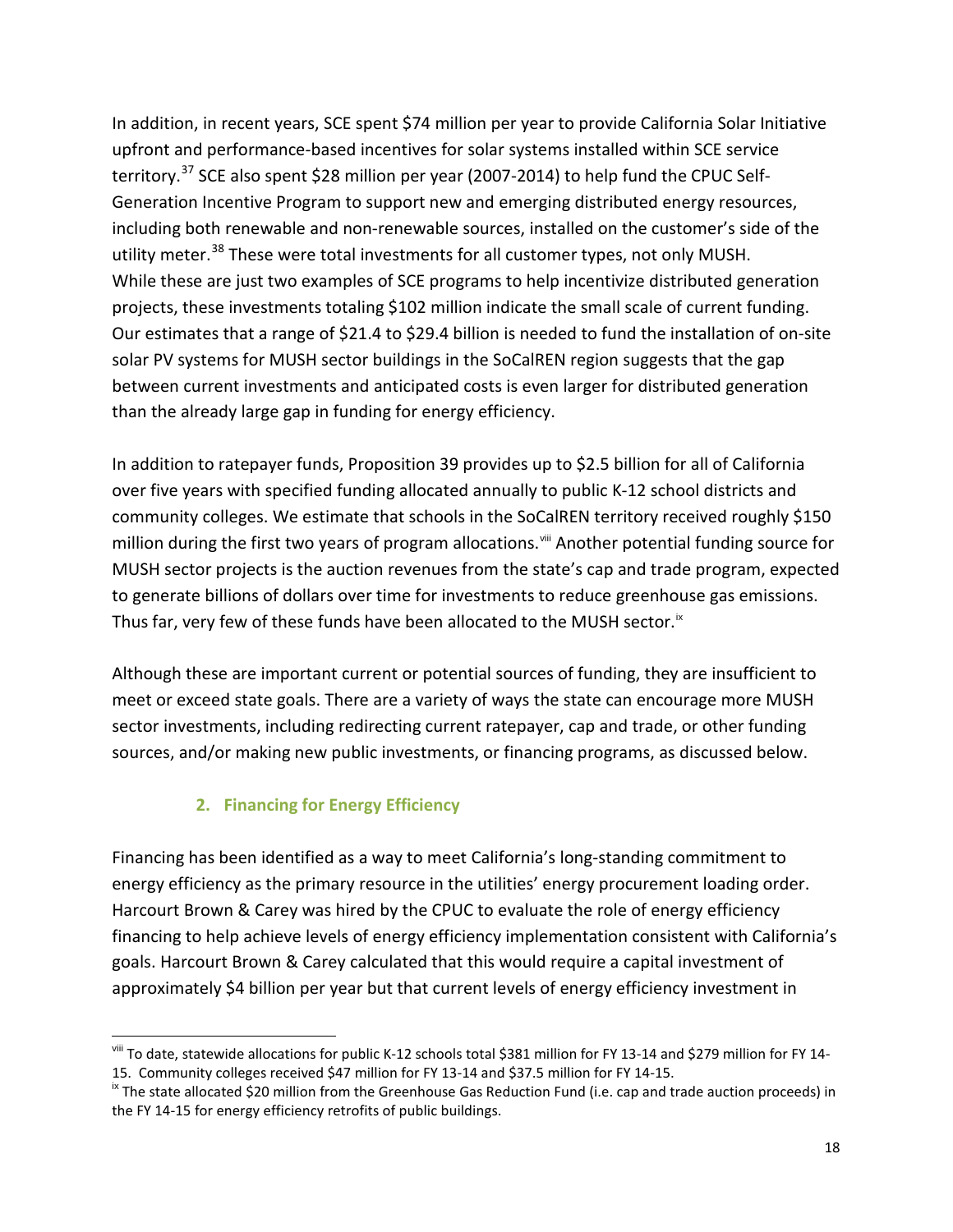California are approximately one-half that amount.<sup>[39](#page-32-29)</sup> They concluded that "the rate of adoption of energy efficiency technologies and the capital to finance that up-take, must increase for California to achieve its goals. Along with other market solution mechanisms, appropriate costeffective financing for energy efficiency can play a significant role in achieving these investment goals."[40](#page-32-30)

Even if ZNE was achieved on all SoCalREN MUSH buildings, this would only represent 20 percent of the state's 2030 goal for 50 percent of commercial buildings to be retrofitted to ZNE. If it will take \$35 billion to \$40 billion, as we estimate, to meet 20 percent of the state's ZNE retrofit goal, achieving this goal across the entire commercial sector in California will cost \$175 billion to \$200 billion by 2030, or \$11.6 billion to \$13.3 billion per year between 2015 and 2030.

It is therefore essential that public agencies adopt energy efficiency financing on a widespread basis. Currently available financing products include: Utility On Bill Financing, Municipal Lease Financing, Energy Service Company (ESCO) financing programs, California Energy Commission Local Government Loans, and the SoCalREN Public Agency Master Lease Financing Program.<sup>[41](#page-32-7)</sup>

## <span id="page-18-0"></span>**VI. Job Creation Potential**

This section estimates the number of jobs that would be created if the estimated investments needed to achieve ZNE for all SoCalREN MUSH buildings were made. We first project the direct jobs that would be created in entities that directly implement ZNE investments. We also estimate the number of new construction apprentices that could be hired due to these investments. We then forecast total jobs, including the indirect and induced jobs from the "multiplier effect." Indirect jobs are generated in the supply chain due to the demand for inputs from the direct investment in ZNE projects. Induced jobs are created from the demand for goods and services generated by increases in income from businesses and workers carrying out the ZNE projects. For comparison, we also estimate the number of direct jobs supported by current levels of investment as described in Table 4.

### <span id="page-18-1"></span>**A. Jobs from ZNE Investments: Assumptions Derived from the Research Literature**

Job forecasting is not an exact science. We provide a detailed explanation below of our assumptions, data sources, and definitions of terms.

Estimates for direct jobs are considered more reliable than estimates for indirect and induced jobs because they are generally derived from actual data on average jobs per million dollars of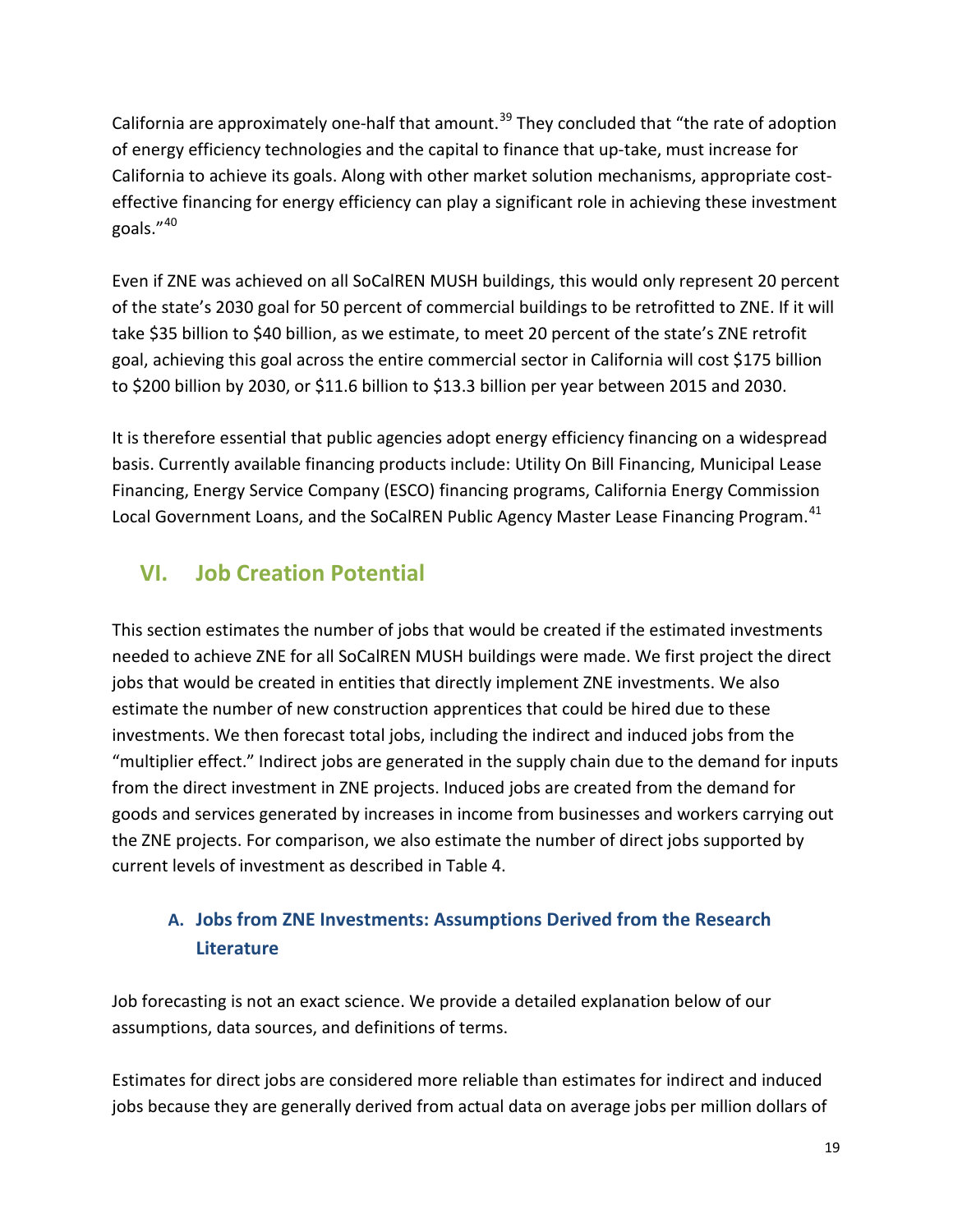investment from federal government data or other large surveys of firms. Moreover, their accuracy can be checked if jobs are tracked during program implementation. Estimates of direct jobs are critical for determining training needs. Forecasts of total jobs including the multiplier effect are less reliable as they model interaction effects in the economy.

For this analysis, we use estimates of direct jobs generated from previous studies as shown in Table 5. The studies estimate the jobs created per one million dollars of investment in energy efficiency or solar PV. These studies use a variety of methodologies and data sources and include investments in a number of different building types. A few of these studies have specific information on the jobs created by investments in large commercial building retrofits.

Job creation is expressed in job-years, defined as one full-time job that lasts for one year – not one permanent job that continues year after year. For funds spent on energy efficiency retrofits, the studies listed in Table 5 suggest a range between 2.5 and 9.9 direct job-years created per one million dollars invested. The estimates for projects carried out by ESCOs indicate the smallest number of jobs.<sup>[x](#page-19-0)</sup> Including the indirect and induced jobs, these studies suggest a total of 11.0 to 21.3 job-years per million.

Table 5 also provides job estimates for funds spent on solar energy installations, showing 3.0 to 5.4 direct job-years per million dollars invested and 9.9 to 13.7 total job-years, including indirect and induced, created per million.

Many of the studies listed in Table 5 include employment effects averaged across different types of energy efficiency measures and projects. However, employment effects can vary significantly depending on the type, size, age, and maintenance history of a building as well as the type of retrofit or solar installation carried out. A 2011 study from the Political Economy Research Institute identified a range of direct employment effects for different energy efficiency measures in commercial buildings. $42$  The study found, for example, that building envelope improvements create 7.7 direct job-years per one million, HVAC retrofits create 5.3 direct job-years per one million, and lighting retrofits create 5.1 direct job years per one million. $43$ 

 $\overline{a}$ 

<span id="page-19-0"></span><sup>x</sup> It is not clear whether this is due to the very small sample of interviews from which this data is derived, or because ESCOs obtain greater revenues per worker by capturing revenues from energy savings.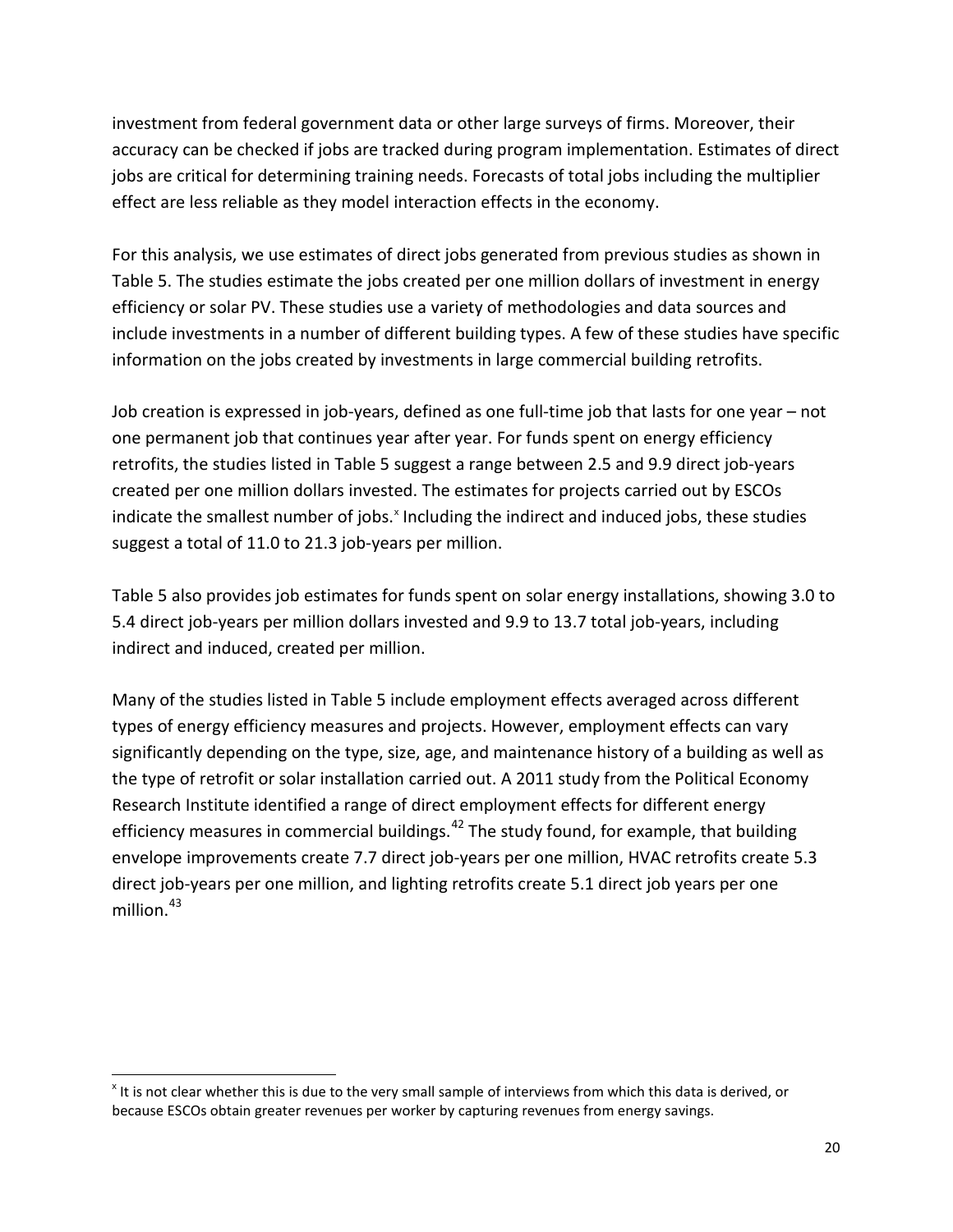| <b>Data Source</b>                                                                                              | <b>Sector of Investment</b>                                                       | <b>Job-Years</b><br>(Direct)<br>Per \$1<br><b>Million</b> | <b>Job-Years</b><br>(Direct, Indirect<br>& Induced) Per<br>\$1 Million |
|-----------------------------------------------------------------------------------------------------------------|-----------------------------------------------------------------------------------|-----------------------------------------------------------|------------------------------------------------------------------------|
| <b>ENERGY EFFICIENCY</b>                                                                                        |                                                                                   |                                                           |                                                                        |
| Lawrence Berkeley National Lab (2010) <sup>44</sup>                                                             | <b>ESCOs and Associated Building</b><br>and Construction Industry                 | 2.5                                                       |                                                                        |
| Powell Center for Construction and<br>Environment (2007) / Center on<br>Wisconsin Strategy (2009) <sup>45</sup> | Large Commercial Building<br>Retrofit                                             | 4.3                                                       |                                                                        |
| UC Berkeley Donald Vial Center WE&T<br>Needs Assessment and IMPLAN analysis<br>$(2011)^{46}$                    | All Investor-Owned Utility (CA)<br><b>Energy Efficiency Programs</b>              | 5.1                                                       | 11.0                                                                   |
| Political Economy Research Institute<br>$(2011)^{47}$                                                           | <b>Commercial Building Retrofit</b>                                               | 5.7                                                       | 13.6                                                                   |
| UC Berkeley Center for Labor Research<br>and Education IMPLAN analysis (2013) <sup>48</sup>                     | Maintenance and Repair, Non-<br><b>Residential Construction</b>                   | 6.2                                                       | 14.3                                                                   |
| Lawrence Berkeley National Lab (2010) <sup>49</sup>                                                             | Ratepayer-Funded Energy<br><b>Efficiency Programs</b>                             | 6.2                                                       |                                                                        |
| Lawrence Berkeley National Lab (2010) <sup>50</sup>                                                             | Public Sector (Federal and State)<br><b>Energy Efficiency Programs</b>            | 6.5                                                       |                                                                        |
| UCLA Luskin Center for Innovation<br>$(2014)^{51}$                                                              | Los Angeles Department of<br>Water and Power Energy<br><b>Efficiency Programs</b> |                                                           | 16.0                                                                   |
| Political Economy Research Institute /<br>Center for American Progress (2009) <sup>52</sup>                     | <b>Energy Efficiency Building</b><br>Retrofit                                     | 7.0                                                       | 16.7                                                                   |
| Booz Allen Hamilton / U.S. Green<br>Building Council (2012) <sup>53</sup>                                       | New Nonresidential Commercial<br>and Health Care Structures                       | 7.9                                                       | 19.2                                                                   |
| Booz Allen Hamilton / U.S. Green<br>Building Council (2012) <sup>54</sup>                                       | Maintenance and Repair<br><b>Construction of Nonresidential</b><br>Structures     | 9.9                                                       | 21.3                                                                   |
| American Council for an Energy-Efficient<br>Economy (2011) <sup>55</sup>                                        | <b>Energy Efficiency Building</b><br>Retrofit                                     |                                                           | 20.3                                                                   |
| <b>SOLAR ENERGY</b>                                                                                             |                                                                                   |                                                           |                                                                        |
| UC Berkeley Donald Vial Center WE&T<br>Needs Assessment and IMPLAN analysis<br>$(2011)^{56}$                    | California Solar Initiative <sup>57</sup>                                         | 3.0                                                       | 9.9                                                                    |
| Political Economy Research Institute /<br>Center for American Progress (2009) <sup>58</sup>                     | Solar Energy                                                                      | 5.4                                                       | 13.7                                                                   |

#### **Table 5. Range of Estimated Job-Years Based On Literature Review**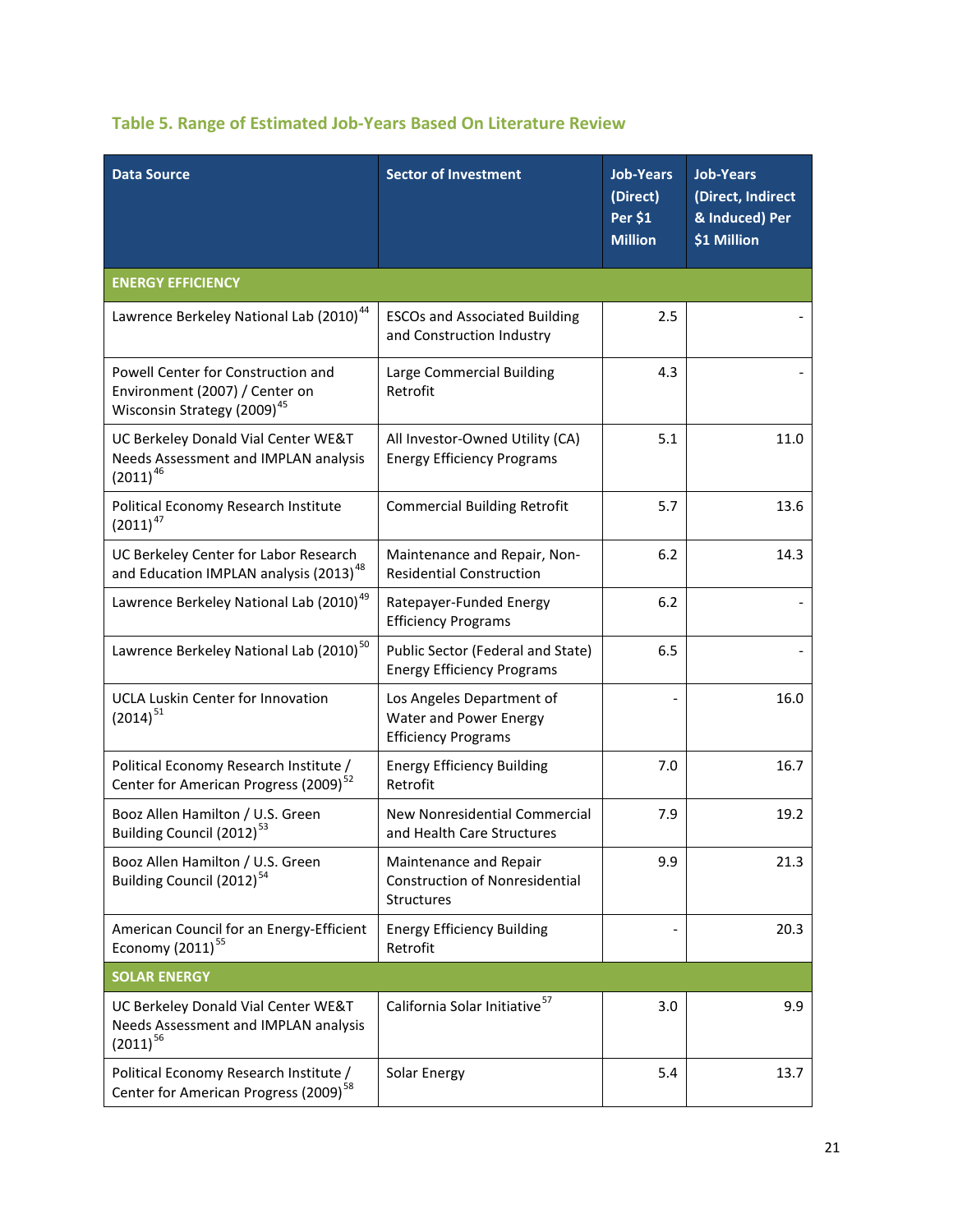#### **B. Job Projections for Estimated ZNE Investments in SoCalREN MUSH Sector**

<span id="page-21-0"></span>This section documents our range of jobs projections for energy efficiency and on-site solar PV to achieve ZNE in MUSH sector buildings in the SoCalREN territory. We analyzed two scenarios for achieving ZNE in SoCalREN MUSH sector buildings through a combination of energy efficiency retrofits and the installation of on-site solar PV systems.

Scenario 1 includes deep levels of energy efficiency to reduce energy use in MUSH sector buildings by 60 percent (requiring an investment of \$14.1 billion) and on-site solar PV systems installed to generate the remaining 40 percent of energy demand (requiring an investment of \$21.4 billion) at a total cost of \$35.5 billion.

Scenario 2 is comprised of energy efficiency measures to reduce energy use in MUSH sector buildings by 45 percent (\$10.6 billion) and on-site solar PV systems installed to generate the remaining 55 percent of energy demand (\$29.4 billion) at a total cost of \$40 billion.

We derive the job projections in Table 6 using a rule of thumb, based on our review of the existing literature summarized in Table 5. We estimate that 6.2 job-years are created per one million spent on energy efficiency retrofit work and 4.2 direct job-years are created per one million spent to install on-site solar PV systems. We then use a multiplier of 2.3 for energy efficiency projects and 2.9 for on-site solar to estimate the total jobs impact, including indirect and induced jobs, based on our review of studies that use IMPLAN and/or JEDI economic multiplier models<sup>[xi](#page-21-1)</sup>.<sup>[59](#page-32-43)</sup>

 $\overline{a}$ 

<span id="page-21-1"></span>x<sup>i</sup> These are gross job projections, i.e. they do not subtract out jobs that would otherwise be created from power sold by the utilities. Estimating net jobs is difficult for a variety of reasons, including because jobs in the traditional power sector may or may not be located in the SoCalREN region. Studies show that energy efficiency and distributed solar generation are more labor-intensive than power plant generation, so we believe there is positive net job creation but since we cannot quantify it, we only report gross job creation here.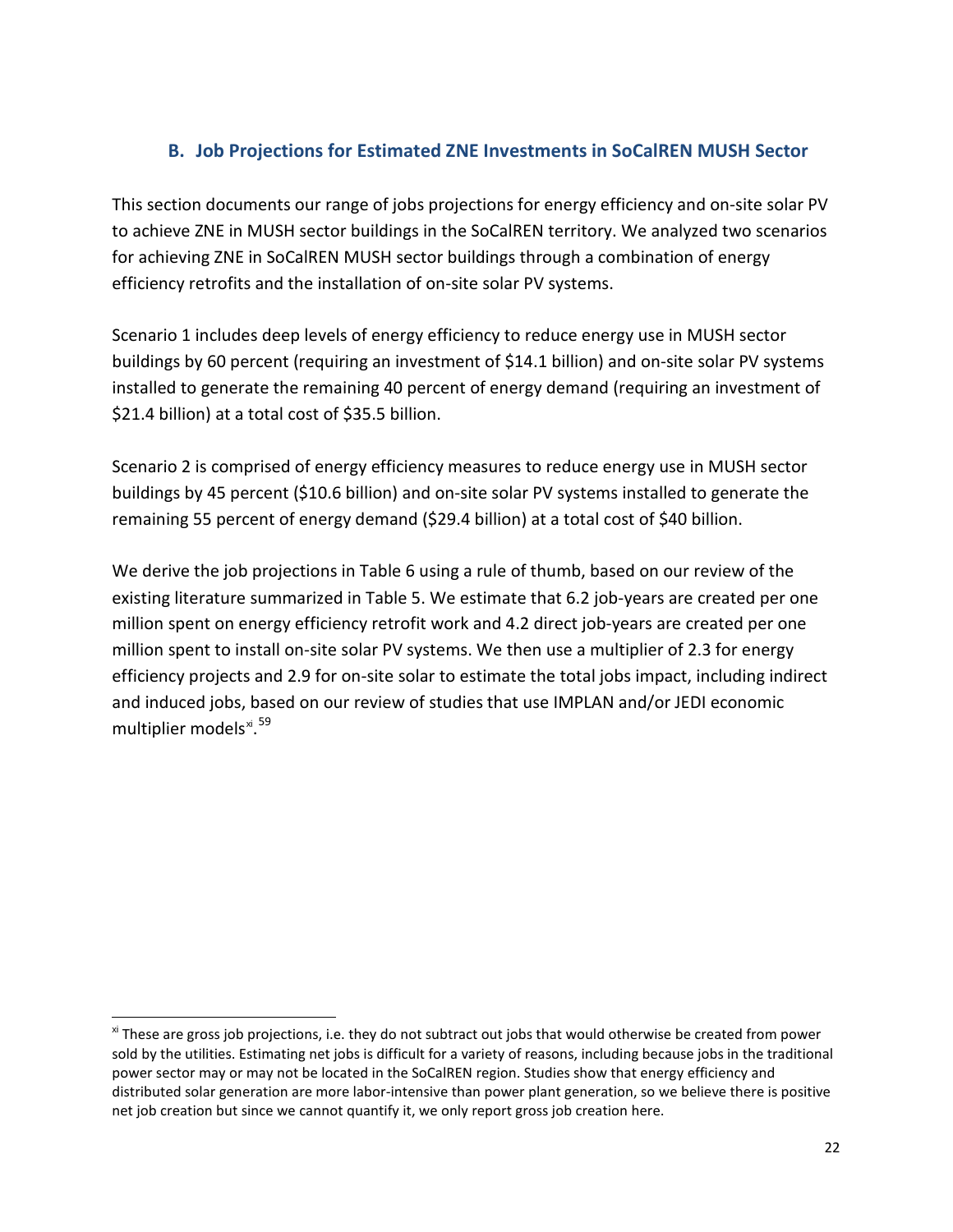| <b>Investment Type</b>                                                 | <b>Total</b><br><b>Investment</b><br>(Billions) | <b>Total Job-</b><br>Years (Direct, Direct Job-<br>Indirect &<br>Induced) | <b>Years</b> | <b>Construction Apprentice</b><br><b>Job-Years</b> | <b>Job-Years</b> | <b>First-Year</b><br><b>Apprentice</b><br><b>Job-Years</b> |
|------------------------------------------------------------------------|-------------------------------------------------|---------------------------------------------------------------------------|--------------|----------------------------------------------------|------------------|------------------------------------------------------------|
| Energy Efficiency (6.2 direct job-years per million; multiplier = 2.3) |                                                 |                                                                           |              |                                                    |                  |                                                            |
| lScenario 1                                                            | \$14.1                                          | 201,066                                                                   | 87,420       | 58,280                                             | 9,908            | 2,477                                                      |
| Scenario 2                                                             | \$10.6                                          | 151,156                                                                   | 65,720       | 43,813                                             | 7,448            | 1,862                                                      |
| On-Site Solar PV (4.2 direct job-years per million; multiplier = 2.9)  |                                                 |                                                                           |              |                                                    |                  |                                                            |
| Scenario 1                                                             | \$21.4                                          | 260,652                                                                   | 89,880       | 59,920                                             | 10,186           | 2,547                                                      |
| Scenario 2                                                             | \$29.4                                          | 358,092                                                                   | 123,480      | 82,320                                             | 13,994           | 3,499                                                      |
| <b>Combined Total Investment</b>                                       |                                                 |                                                                           |              |                                                    |                  |                                                            |
| Scenario 1                                                             | \$35.5                                          | 461,718                                                                   | 177,300      | 118,200                                            | 20,094           | 5,024                                                      |
| Scenario 2                                                             | \$40.0                                          | 509,248                                                                   | 189,200      | 126,133                                            | 21,443           | 5,361                                                      |

#### **Table 6. Job-Years Created by Potential ZNE Investments**

The jobs estimates summarized in Table 6 vary based on the level of energy efficiency reductions to achieve ZNE in SoCalREN MUSH sector buildings. We estimate that energy efficiency retrofits combined with the installation of on-site solar PV systems will create between 177,300 and 189,200 direct job-years based on 60 percent and 45 percent energy reduction, respectively. Both types of investments will produce jobs located within the SoCalREN territory that will be geographically accessible to Southern California workers.

In Scenario 1, energy efficiency measures to reduce energy use in MUSH sector buildings by 60 percent would create 87,420 direct job-years. The installation of on-site solar PV systems to generate the remaining 40 percent of energy demand would create 89,880 direct job-years.

In Scenario 2, energy efficiency measures to reduce energy use in MUSH sector buildings by 45 percent would create 65,720 direct job-years. The installation of on-site solar PV systems to generate the remaining 55 percent of energy demand would create 123,480 direct job-years.

Our analysis shows that getting to ZNE through deeper energy efficiency retrofits is more cost effective and creates more jobs per one million invested. Scenario 2 will create more direct jobyears (189,200) but costs nearly \$5 billion more compared to Scenario 1 (177,300 direct jobyears). Energy efficiency retrofits create more direct job-years per million (6.2) compared to the installation of on-site solar PV (4.2 direct job-years per million) so Scenario 1 (60 percent energy reduction) is more cost effective because it includes deeper levels of energy efficiency compared to Scenario 2 (45 percent energy reduction).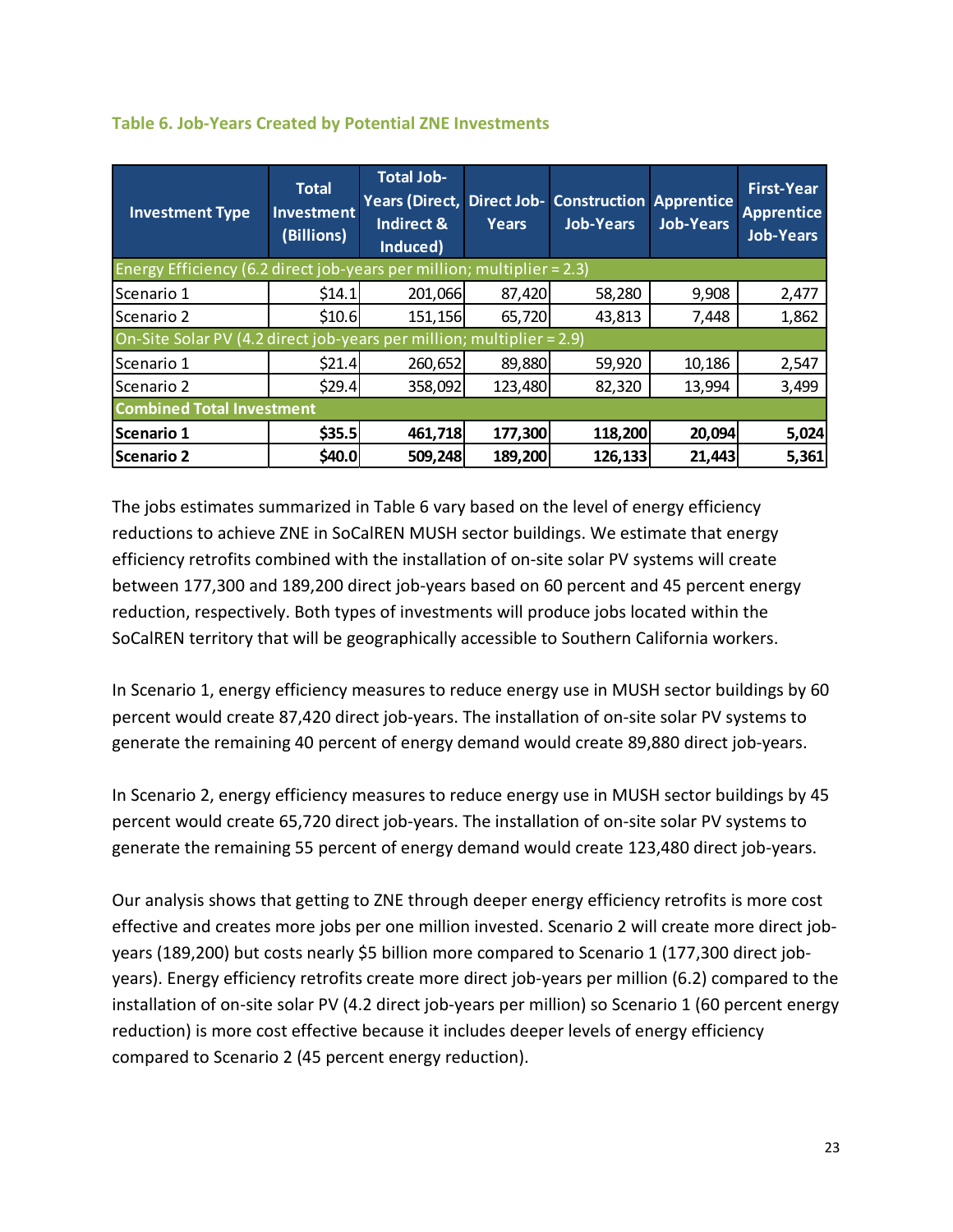We forecast that between 461,718 (Scenario 1) and 509,248 (Scenario 2) total job-years would be created in the SoCalREN region if all MUSH sector buildings were retrofitted to ZNE, including the indirect and induced jobs, based on 60 percent and 45 percent energy reduction, respectively.

It is useful to consider a range of years over which projects will be completed to further understand the real-world job impacts of these investments, since one job-year equals one fulltime job that lasts for one year. Tables 7 through 9 present annual job projections for ZNE investments spread out over five, 10, and 15 years, respectively. If the 177,300 to 189,200 direct job-years created by energy efficiency retrofits combined with the installation of on-site solar PV were completed over a five-year period, this would equal between 35,460 (Scenario 1) and 37,840 (Scenario 2) direct full-time jobs annually for five years. If total direct job-years were instead spread across 10 years, ZNE investments would create between 17,730 (Scenario 1) and 18,920 (Scenario 2) direct full-time jobs. If total direct job-years were spread across 15 years, ZNE investments would create between 11,820 (Scenario 1) and 12,613 (Scenario 2) direct fulltime jobs in the SoCalREN region.

The 15-year investment period aligns with California's goal for 50 percent of existing commercial buildings to achieve ZNE by 2030. Achieving ZNE on all SoCalREN MUSH buildings would represent roughly 23 percent of the state's goal.<sup>[xii](#page-23-0)</sup> If we extrapolated these figures to estimate the jobs generated from the investment necessary to achieve the state's ZNE goal for half of existing commercial buildings, we would see over 55,000 people directly employed for 15 years in full-time clean energy jobs.

 $\overline{a}$ 

<span id="page-23-0"></span>xii We estimate that half of the commercial floor area in California covers 3.65 billion square feet. SoCalREN MUSH covers about 837 million square feet, which is 22.9 percent of the state's ZNE goal for existing buildings.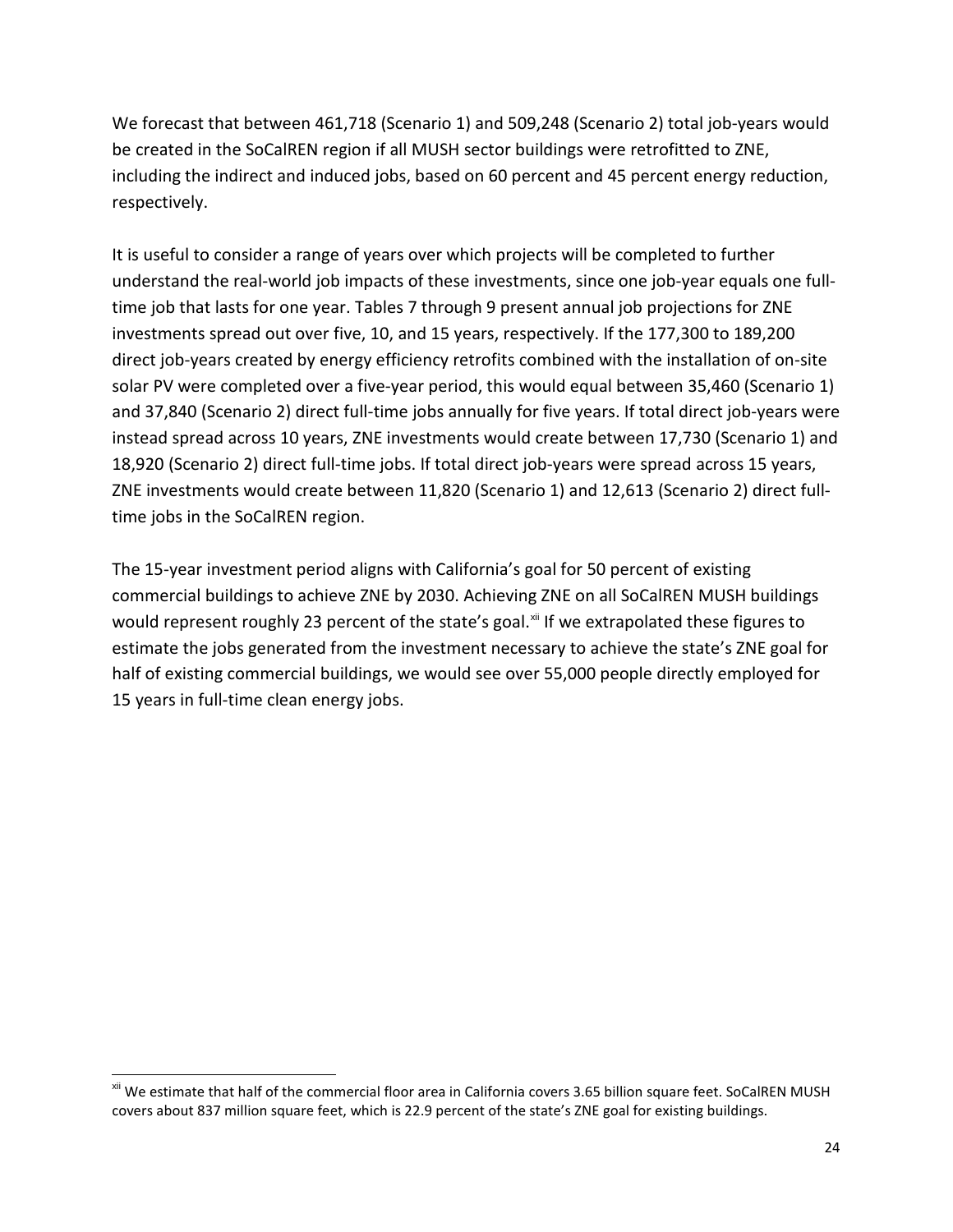| <b>Investment Type</b>                                                    | <b>Annual</b><br><b>Investment</b><br>(Billions) | <b>Total Jobs</b><br>(Direct,<br><b>Indirect &amp;</b><br>Induced) | <b>Direct Jobs</b> | <b>Construction Apprentice</b><br><b>Jobs</b> | <b>Jobs</b> | <b>First-Year</b><br><b>Apprentice</b><br><b>Jobs</b> |
|---------------------------------------------------------------------------|--------------------------------------------------|--------------------------------------------------------------------|--------------------|-----------------------------------------------|-------------|-------------------------------------------------------|
| Energy Efficiency (6.2 direct job-years per million; multiplier = $2.3$ ) |                                                  |                                                                    |                    |                                               |             |                                                       |
| Scenario 1                                                                | \$2.8                                            | 40,213                                                             | 17,484             | 11,656                                        | 1,982       | 495                                                   |
| Scenario 2                                                                | \$2.1                                            | 30,231                                                             | 13,144             | 8,763                                         | 1,490       | 372                                                   |
| On-Site Solar PV (4.2 direct job-years per million; multiplier = 2.9)     |                                                  |                                                                    |                    |                                               |             |                                                       |
| Scenario 1                                                                | \$4.3                                            | 52,130                                                             | 17,976             | 11,984                                        | 2,037       | 509                                                   |
| Scenario 2                                                                | \$5.9                                            | 71,618                                                             | 24,696             | 16,464                                        | 2,799       | 700                                                   |
| <b>Combined Total Investment</b>                                          |                                                  |                                                                    |                    |                                               |             |                                                       |
| Scenario 1                                                                | \$7.1                                            | 92,344                                                             | 35,460             | 23,640                                        | 4,019       | 1,005                                                 |
| Scenario 2                                                                | \$8.0                                            | 101,850                                                            | 37,840             | 25,227                                        | 4,289       | 1,072                                                 |

#### **Table 7. Annual Job Projections for ZNE Investments (5-Year Time Period)**

## **Table 8. Annual Job Projections for ZNE Investments (10-Year Time Period)**

| <b>Investment Type</b>                                                 | <b>Annual</b><br>Investment<br>(Billions) | <b>Total Jobs</b><br>(Direct,<br>Indirect &<br>Induced) | <b>Direct Jobs</b> | <b>Construction Apprentice</b><br><b>Jobs</b> | <b>Jobs</b> | <b>First-Year</b><br><b>Apprentice</b><br><b>Jobs</b> |
|------------------------------------------------------------------------|-------------------------------------------|---------------------------------------------------------|--------------------|-----------------------------------------------|-------------|-------------------------------------------------------|
| Energy Efficiency (6.2 direct job-years per million; multiplier = 2.3) |                                           |                                                         |                    |                                               |             |                                                       |
| lScenario 1                                                            | \$1.4                                     | 20,107                                                  | 8,742              | 5,828                                         | 991         | 248                                                   |
| Scenario 2                                                             | \$1.1                                     | 15,116                                                  | 6,572              | 4,381                                         | 745         | 186                                                   |
| On-Site Solar PV (4.2 direct job-years per million; multiplier = 2.9)  |                                           |                                                         |                    |                                               |             |                                                       |
| lScenario 1                                                            | \$2.1                                     | 26,065                                                  | 8,988              | 5,992                                         | 1,019       | 255                                                   |
| Scenario 2                                                             | \$2.9                                     | 35,809                                                  | 12,348             | 8,232                                         | 1,399       | 350                                                   |
| <b>Combined Total Investment</b>                                       |                                           |                                                         |                    |                                               |             |                                                       |
| Scenario 1                                                             | \$3.6                                     | 46,172                                                  | 17,730             | 11,820                                        | 2,009       | 502                                                   |
| <b>Scenario 2</b>                                                      | \$4.0                                     | 50,925                                                  | 18,920             | 12,613                                        | 2,144       | 536                                                   |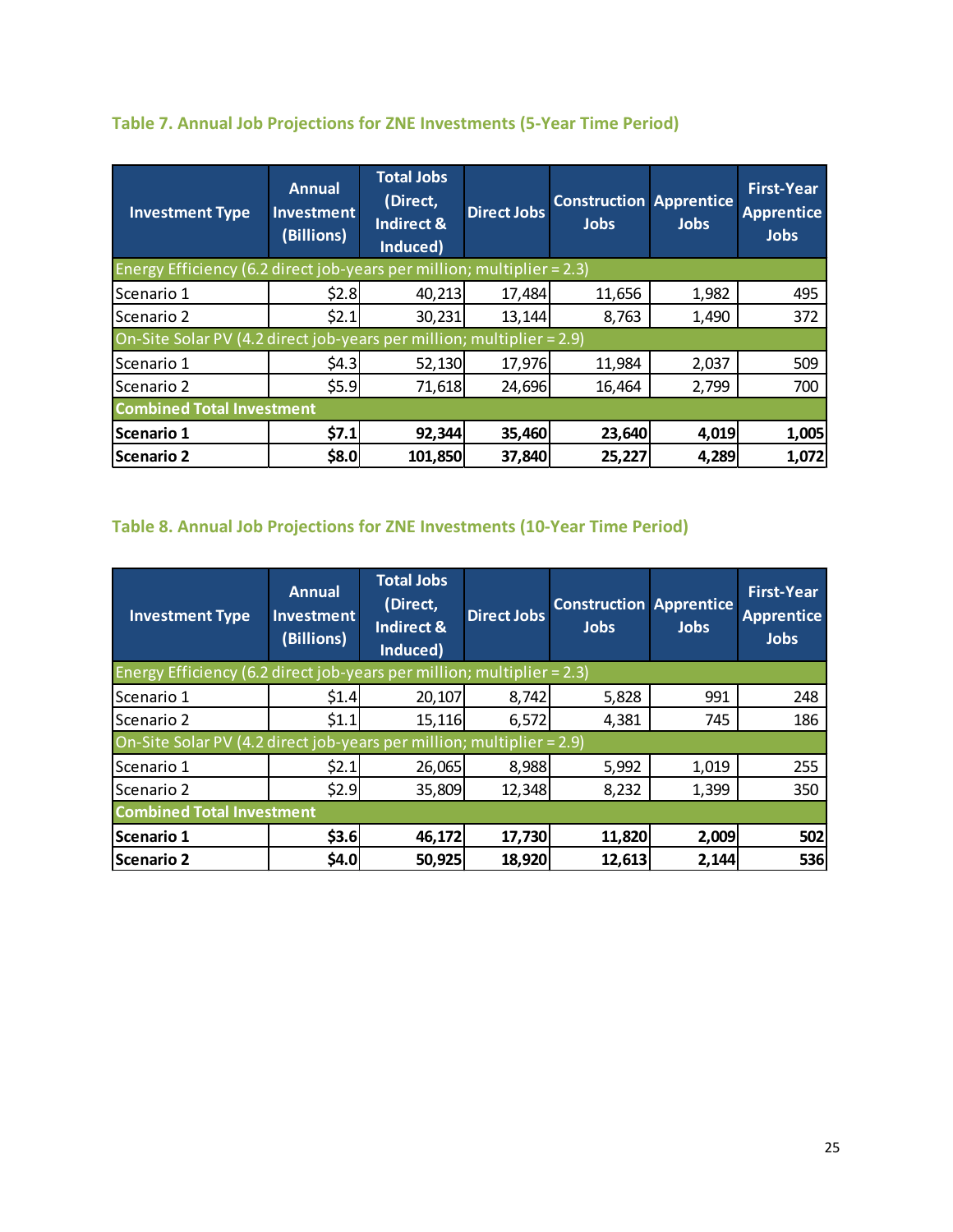| <b>Investment Type</b>                                                 | <b>Annual</b><br><b>Investment</b><br>(Billions) | <b>Total Jobs</b><br>(Direct,<br>Indirect &<br>Induced) | <b>Direct Jobs</b> | <b>Construction Apprentice</b><br><b>Jobs</b> | <b>Jobs</b> | <b>First-Year</b><br><b>Apprentice</b><br><b>Jobs</b> |  |
|------------------------------------------------------------------------|--------------------------------------------------|---------------------------------------------------------|--------------------|-----------------------------------------------|-------------|-------------------------------------------------------|--|
| Energy Efficiency (6.2 direct job-years per million; multiplier = 2.3) |                                                  |                                                         |                    |                                               |             |                                                       |  |
| lScenario 1                                                            | \$0.9                                            | 13,404                                                  | 5,828              | 3,885                                         | 661         | 165                                                   |  |
| <b>Scenario 2</b>                                                      | \$0.7                                            | 10,077                                                  | 4,381              | 2,921                                         | 497         | 124                                                   |  |
| On-Site Solar PV (4.2 direct job-years per million; multiplier = 2.9)  |                                                  |                                                         |                    |                                               |             |                                                       |  |
| Scenario 1                                                             | \$1.4                                            | 17,377                                                  | 5,992              | 3,995                                         | 679         | 170                                                   |  |
| Scenario 2                                                             | \$2.0                                            | 23,873                                                  | 8,232              | 5,488                                         | 933         | 233                                                   |  |
|                                                                        | <b>Combined Total Investment</b>                 |                                                         |                    |                                               |             |                                                       |  |
| Scenario 1                                                             | \$2.4                                            | 30,781                                                  | 11,820             | 7,880                                         | 1,340       | 335                                                   |  |
| Scenario 2                                                             | \$2.7                                            | 33,950                                                  | 12,613             | 8,409                                         | 1,430       | 357                                                   |  |

#### **Table 9. Annual Job Projections for ZNE Investments (15-Year Time Period)**

#### <span id="page-25-0"></span>**C. Opportunities for Unskilled and Disadvantaged Job Seekers: Apprentice Openings**

Not all of the new jobs created by ZNE investments are accessible to unskilled job seekers, including disadvantaged workers, since many of the jobs require specific skills and experience. To assess where entry points for trainees and disadvantaged workers will be available, it is critical to understand the occupational distribution of jobs from these investments. Using our occupational analysis from the 2011 *California Workforce Education and Training (WE&T) Needs Assessment for Energy Efficiency, Distributed Generation, and Demand Response*, we estimate that about two-thirds of the direct jobs on SoCalREN MUSH energy efficiency and onsite solar projects will be in traditional construction trades occupations, one-sixth will be in professional and managerial occupations associated with the building and construction industries (such as architects, engineers, project managers and contractors), and one-sixth will be in a variety of supportive occupations such as administrative personnel.<sup>[60](#page-32-44)</sup> Only two percent of the jobs will be in specialized energy efficiency occupations, such as energy auditor.<sup>[61](#page-32-45)</sup>

Construction trades jobs are perceived as accessible entry points for disadvantaged workers because they do not require a college degree but can provide, at least in the unionized sector, a career-track, middle-class job, and paid training through the earn-while-you learn apprenticeship training model. Entry into public works and most career-track construction jobs occurs through acceptance into an apprenticeship program.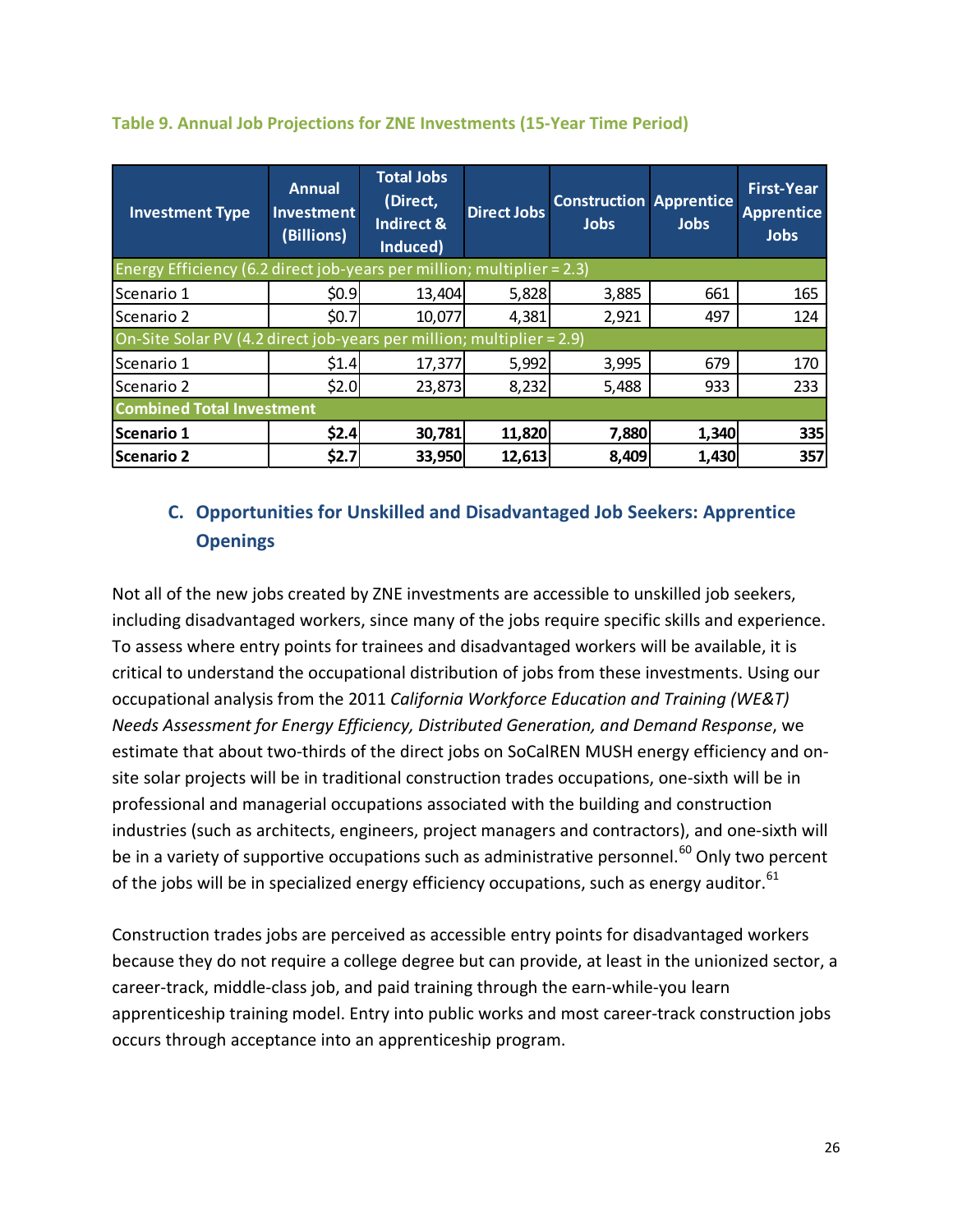We estimate that ZNE projects in SoCalREN MUSH buildings will create roughly 5,000 construction job-years for first-year apprentices, as shown in Table 6. This is based on our estimate that between 177,300 to 189,200 direct job-years will be created in businesses hired to complete energy efficiency projects and install on-site solar PV systems, and that two-thirds of the direct jobs will be in the construction trades. In any occupation, new hires of workers at the beginning of their career are always a small percentage of the total number of workers working in the occupation at any point in time. In public works construction, the percentage of new hires is largely determined by the California Labor Code which requires at least one hour of apprentice work for every five hours of journey-level work on any project with public funding where the contract totals \$30,000 or more.<sup>[62](#page-32-46)</sup> Therefore, we estimate that the construction workforce for SoCalREN MUSH projects will be comprised of at least 17 percent apprentice hours, translating into roughly 20,094 to 21,443 apprentice job-years. Between roughly 5,024 and 5,361 apprentice job-years would be completed by first-year apprentices, assuming that apprenticeship programs average four years and that there is an even distribution of first-year through fourth-year apprentices for these projects.

However, as Tables 7 through 9 illustrate, the number of annual apprentice openings created by new investments depends on the time period over which projects are completed. If ZNE investments were spent over a five-year period, this would produce between 4,019 and 4,289 annual apprentice openings in the SoCalREN region. If investments were instead spent over 10 years, the number of annual apprentice openings would decrease to between 2,009 and 2,144 openings. Investments spread across 15 years would create between 1,340 and 1,430 annual apprentice openings in the SoCalREN region. While the overall number of one-year apprentice slots remains the same, the time period for investment impacts the distribution of annual apprentice openings in a given year.

#### **D. Jobs Generated from Current SCE and SCG Investments**

 $\overline{a}$ 

<span id="page-26-0"></span>In order to compare jobs generated by current levels of investment and the levels of investment needed to reach ZNE in the MUSH sector, we estimate that current SCE and SCG commercial sector energy efficiency investments create roughly 1,580 direct job-years, which are equivalent to 790 direct jobs per year for two years. We derive this estimate by applying the average of 6.2 job-years created per one million spent on energy efficiency retrofits to the combined \$256 million allocated by SCE and SCG for commercial sector energy efficiency programs over the 2013-14 two-year program cycle (see Table 4). Xiii Since the commercial

<span id="page-26-1"></span>xiii Current investments fund different types of energy efficiency measures. Findings from a 2011 Political Economy Research Institute study suggest that deeper retrofits that include HVAC and building envelope improvements will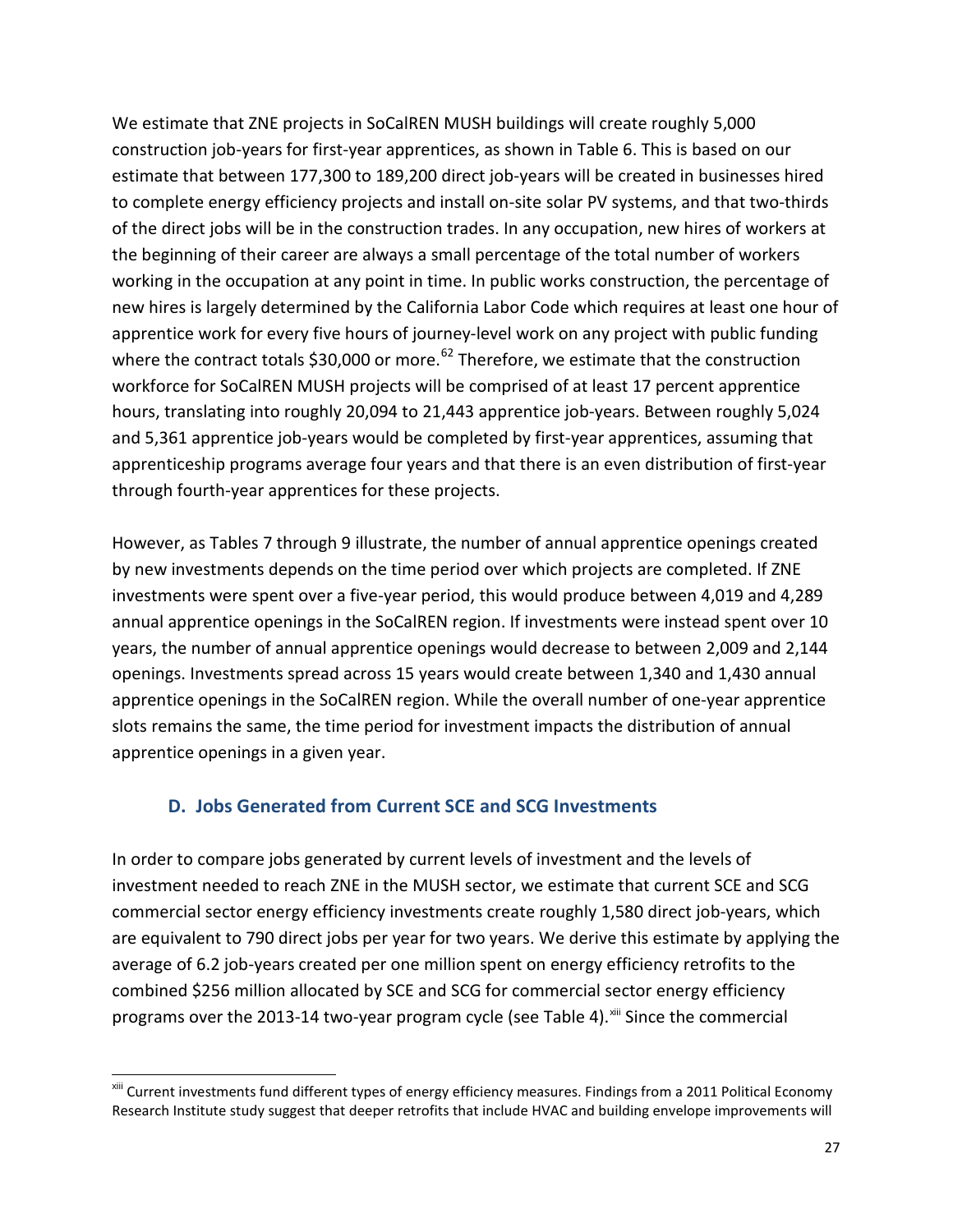programs encompass more than just the MUSH sector, current job creation for MUSH investments is smaller.

Investments to achieve ZNE in SoCalREN MUSH sector buildings will create significantly more direct job-years compared to current SCE and SCG investments. The estimated 1,580 direct jobyears created by current energy efficiency investments pales in comparison to our estimate that energy efficiency and on-site solar PV investments to achieve ZNE will create between 177,300 and 189,200 direct job-years in the SoCalREN region, including between 65,720 and 87,420 direct job-years for energy efficiency alone.

| <b>Investment Type</b>     | Average<br><b>Annual</b><br><b>Allocation for</b><br>FY 13-14<br>(Millions) | <b>Direct</b><br><b>Job-Years</b> | <b>Construction</b><br><b>Job-Years</b> | <b>Apprentice</b><br>Job-Years | <b>First-Year</b><br><b>Apprentice</b><br><b>Job-Years</b> |
|----------------------------|-----------------------------------------------------------------------------|-----------------------------------|-----------------------------------------|--------------------------------|------------------------------------------------------------|
| SCE & SCG Commercial &     |                                                                             |                                   |                                         |                                |                                                            |
| <b>MUSH Sector Energy</b>  |                                                                             |                                   |                                         |                                |                                                            |
| <b>Efficiency Programs</b> | \$128                                                                       | 794                               | 529                                     | 90                             | 22                                                         |

#### **Table 10. Annual Job Projections for Current SCE and SCG Investments**

We calculate the job estimates in Table 10 by applying the average of 6.2 job-years created per one million spent on energy efficiency retrofits and other assumptions previously described. We estimate that current SCE and SCG energy efficiency investments will create roughly 22 annual openings for first-year apprentices over the two-year period. Investments to achieve ZNE in SoCalREN MUSH sector buildings will create many more opportunities for first-year apprentices, between roughly 300 and 1,000 annual openings depending on the time period for investment (see Tables 7 through 9).

## <span id="page-27-0"></span>**VII. Conclusion**

 $\overline{a}$ 

Our analysis of ZNE potential for SoCalREN MUSH sector buildings identifies a large gap between investment needs and current funding streams for energy retrofits to MUSH sector buildings. Significantly higher levels of investment are needed to help achieve ZNE in MUSH buildings in the SoCalREN territory. This is also reflected in the job creation numbers: the jobs generated by current investments pale in comparison with the job creation potential of making the investments needed to achieve ZNE in the SoCalREN MUSH sector.

create more job-years per million compared to projects that consist of mostly lighting measures. See Garrett-Peltier, H. (2011).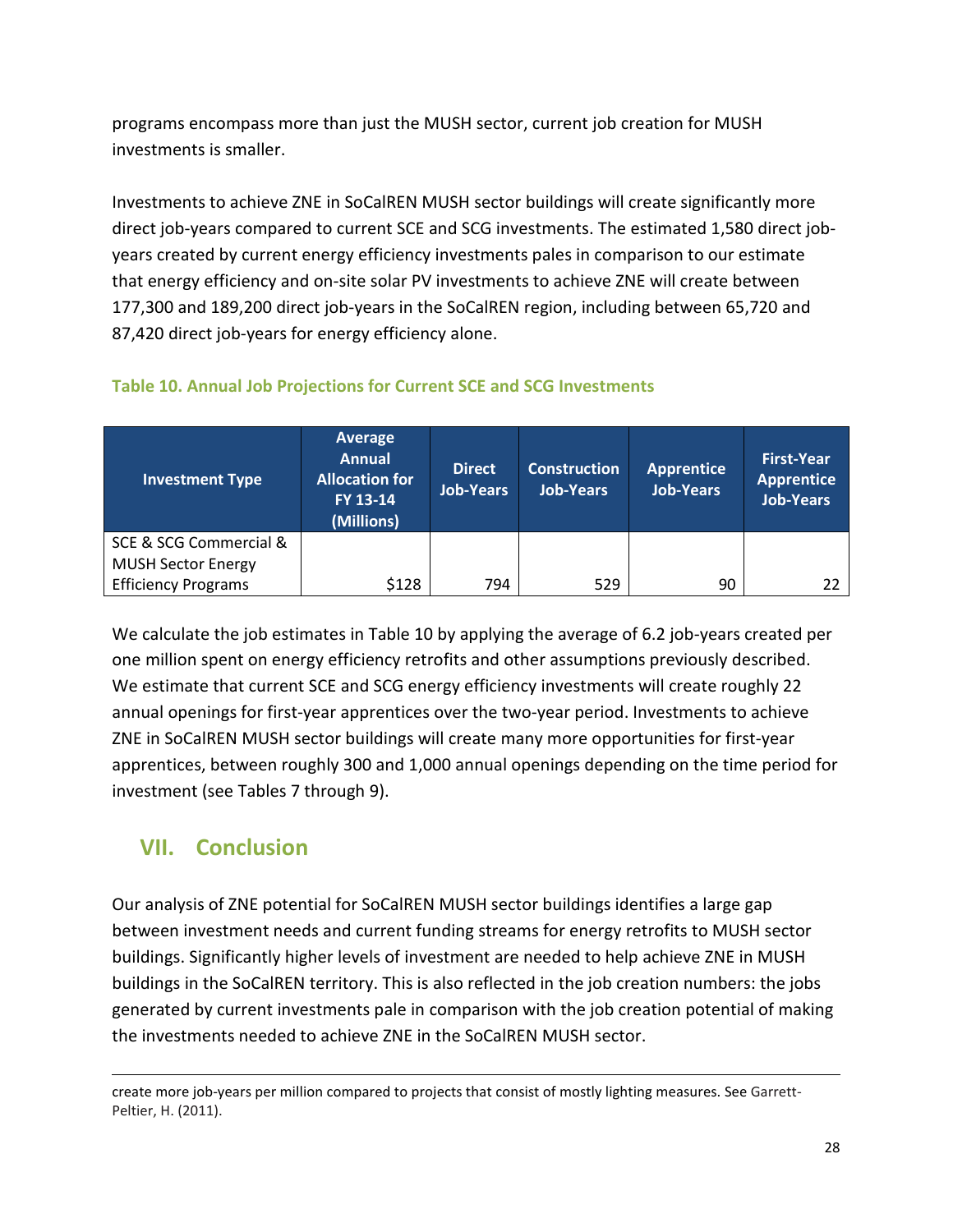This brief presented two scenarios for achieving ZNE in all SoCalREN MUSH sector buildings through a combination of energy efficiency retrofits and on-site solar PV systems. We estimate that energy efficiency measures to reduce energy use in MUSH sector buildings by 60 percent combined with on-site solar PV systems installed to generate the remaining 40 percent of energy demand (Scenario 1) would cost \$35.5 billion. Energy efficiency measures to reduce MUSH building energy use by 45 percent and on-site solar PV installed to generate the remaining 55 percent of energy demand (Scenario 2) would cost an estimated \$40 billion.

Our analysis shows that getting to ZNE through deeper energy efficiency retrofits (Scenario 1) is more cost-effective and creates more jobs per million dollar investment. Getting to ZNE through a greater reliance on solar generation (Scenario 2) will create more direct job-years (189,200) but costs nearly \$5 billion more than Scenario 1 (177,300 direct job-years). Energy efficiency retrofits create more direct job-years per million (6.2) compared to the installation of on-site solar PV (4.2 direct job-years per million) so Scenario 1 (60 percent energy reduction) is more cost effective because it includes deeper levels of energy efficiency compared to Scenario 2 (45 percent energy reduction).

Construction trades jobs will account for two-thirds of the direct job-years created by ZNE investments and offer entry points for new workers through acceptance into an apprenticeship program. The number of annual construction apprentice openings created by new investments will depend on the time period over which projects are completed, ranging from roughly 1,000 annual apprentice openings for a 15-year investment period to around 4,000 annual apprentice openings in the SoCalREN region for a five-year investment period.

Investments to achieve ZNE in SoCalREN MUSH sector buildings will create significant job and training opportunities for Southern California workers while helping the state meet its energy efficiency and clean distributed generation goals.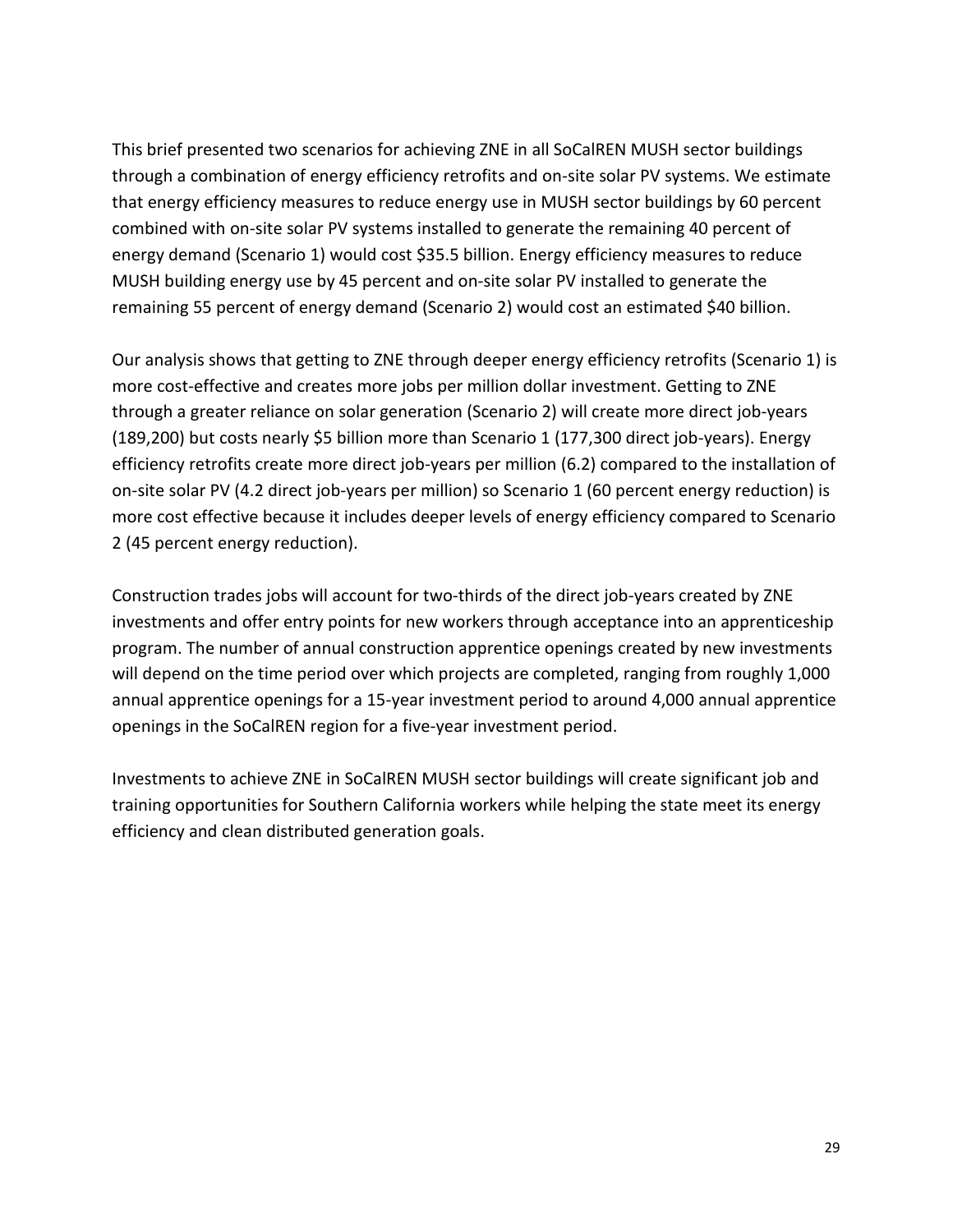## **Endnotes and Sources**

 1 California Public Utilities Commission. (2011, June). *Zero Net Energy Action Plan: Commercial Building Sector 2010-2012*. Update to California Energy Efficiency Strategic Plan.

[324B4A3F0A98/0/ZNE\\_Action\\_Plan\\_June\\_2011\\_Update.pdf.](http://www.cpuc.ca.gov/NR/rdonlyres/041CB347-6AA8-4EE7-AE3C-324B4A3F0A98/0/ZNE_Action_Plan_June_2011_Update.pdf) [2](http://www.cpuc.ca.gov/NR/rdonlyres/041CB347-6AA8-4EE7-AE3C-324B4A3F0A98/0/ZNE_Action_Plan_June_2011_Update.pdf) California Public Utilities Commission. (2011, October). *California Energy Efficiency Strategic Plan Progress Report*. Prepared by Energy Division pursuant to D.09-09-047. [http://www.cpuc.ca.gov/NR/rdonlyres/5D0472D1-0D21-](http://www.cpuc.ca.gov/NR/rdonlyres/5D0472D1-0D21-46D5-8A00-B223B8C70340/0/StrategicPlanProgressReportOct2011.pdf) [46D5-8A00-B223B8C70340/0/StrategicPlanProgressReportOct2011.pdf.](http://www.cpuc.ca.gov/NR/rdonlyres/5D0472D1-0D21-46D5-8A00-B223B8C70340/0/StrategicPlanProgressReportOct2011.pdf)

<sup>3</sup> California Public Utilities Commission (2008). *California Long Term Energy Efficiency Strategic Plan*. <http://www.cpuc.ca.gov/NR/rdonlyres/D4321448-208C-48F9-9F62-1BBB14A8D717/0/EEStrategicPlan.pdf> p. 13.

<sup>4</sup> Fogel, C. and Brook, M. (2013, July 8). *Defining ZNE Buildings and ZNE Building Goals in California*. California Public Utilities Commission and California Energy Commission presentation for IEPR Workshop on Zero Net Energy. [http://www.energy.ca.gov/2013\\_energypolicy/documents/2013-07-](http://www.energy.ca.gov/2013_energypolicy/documents/2013-07-18_workshop/presentations/04_Brook_and_Fogel_Defining_ZNE_Buildings.pdf)

18 workshop/presentations/04 Brook and Fogel Defining ZNE Buildings.pdf. p. 6.

<sup>5</sup> California Public Utilities Commission. (2012, May 10). *Decision Providing Guidance on 2013-2014 Energy Efficiency Portfolios 2012 Marketing, Education, and Outreach* (D.12-05-015).

http://www.calmac.org/events/Decision\_12-05-15.pdf.<br><sup>6</sup> See SCG "Company Profile":<http://www.socalgas.com/about-us/company-info.shtml> and SCE "Our Service Territory": [https://www.sce.com/wps/portal/home/about-us/who-we-are/leadership/our-service-](https://www.sce.com/wps/portal/home/about-us/who-we-are/leadership/our-service-territory/!ut/p/b1/hdBBDoIwEAXQs3gBZqQFZVmElGLUiCRgNwYMVhSpQWOvLyRuXIiz-8n7iz8gIQfZFq9aFc9at0UzZOkepnPOIrFDsUlIgCKxU4_RJdLFtAf7HuCPY_ivn4H8JjylDgrfnhHuC5J49jhIQ2ccBJR-gMcxjOLNALYEBdniescYQXQ_YGRFDFI1uuw_kvkg-apQ3AzbWVuSuQLZVaeqqzrrrB9PyI0xltJaNZV11De433KsxcW5ZmzyBg4l4oY!/dl4/d5/L2dBISEvZ0FBIS9nQSEh/)

[territory/!ut/p/b1/hdBBDoIwEAXQs3gBZqQFZVmElGLUiCRgNwYMVhSpQWOvLyRuXIiz-](https://www.sce.com/wps/portal/home/about-us/who-we-are/leadership/our-service-territory/!ut/p/b1/hdBBDoIwEAXQs3gBZqQFZVmElGLUiCRgNwYMVhSpQWOvLyRuXIiz-8n7iz8gIQfZFq9aFc9at0UzZOkepnPOIrFDsUlIgCKxU4_RJdLFtAf7HuCPY_ivn4H8JjylDgrfnhHuC5J49jhIQ2ccBJR-gMcxjOLNALYEBdniescYQXQ_YGRFDFI1uuw_kvkg-apQ3AzbWVuSuQLZVaeqqzrrrB9PyI0xltJaNZV11De433KsxcW5ZmzyBg4l4oY!/dl4/d5/L2dBISEvZ0FBIS9nQSEh/)

[8n7iz8gIQfZFq9aFc9at0UzZOkepnPOIrFDsUlIgCKxU4\\_RJdLFtAf7HuCPY\\_ivn4H8JjylDgrfnhHuC5J49jhIQ2ccBJR](https://www.sce.com/wps/portal/home/about-us/who-we-are/leadership/our-service-territory/!ut/p/b1/hdBBDoIwEAXQs3gBZqQFZVmElGLUiCRgNwYMVhSpQWOvLyRuXIiz-8n7iz8gIQfZFq9aFc9at0UzZOkepnPOIrFDsUlIgCKxU4_RJdLFtAf7HuCPY_ivn4H8JjylDgrfnhHuC5J49jhIQ2ccBJR-gMcxjOLNALYEBdniescYQXQ_YGRFDFI1uuw_kvkg-apQ3AzbWVuSuQLZVaeqqzrrrB9PyI0xltJaNZV11De433KsxcW5ZmzyBg4l4oY!/dl4/d5/L2dBISEvZ0FBIS9nQSEh/)[gMcxjOLNALYEBdniescYQXQ\\_YGRFDFI1uuw\\_kvkg-](https://www.sce.com/wps/portal/home/about-us/who-we-are/leadership/our-service-territory/!ut/p/b1/hdBBDoIwEAXQs3gBZqQFZVmElGLUiCRgNwYMVhSpQWOvLyRuXIiz-8n7iz8gIQfZFq9aFc9at0UzZOkepnPOIrFDsUlIgCKxU4_RJdLFtAf7HuCPY_ivn4H8JjylDgrfnhHuC5J49jhIQ2ccBJR-gMcxjOLNALYEBdniescYQXQ_YGRFDFI1uuw_kvkg-apQ3AzbWVuSuQLZVaeqqzrrrB9PyI0xltJaNZV11De433KsxcW5ZmzyBg4l4oY!/dl4/d5/L2dBISEvZ0FBIS9nQSEh/)

[apQ3AzbWVuSuQLZVaeqqzrrrB9PyI0xltJaNZV11De433KsxcW5ZmzyBg4l4oY!/dl4/d5/L2dBISEvZ0FBIS9nQSEh/](https://www.sce.com/wps/portal/home/about-us/who-we-are/leadership/our-service-territory/!ut/p/b1/hdBBDoIwEAXQs3gBZqQFZVmElGLUiCRgNwYMVhSpQWOvLyRuXIiz-8n7iz8gIQfZFq9aFc9at0UzZOkepnPOIrFDsUlIgCKxU4_RJdLFtAf7HuCPY_ivn4H8JjylDgrfnhHuC5J49jhIQ2ccBJR-gMcxjOLNALYEBdniescYQXQ_YGRFDFI1uuw_kvkg-apQ3AzbWVuSuQLZVaeqqzrrrB9PyI0xltJaNZV11De433KsxcW5ZmzyBg4l4oY!/dl4/d5/L2dBISEvZ0FBIS9nQSEh/)

<sup>7</sup> D&R International, Ltd. (2011, March). *2010 Buildings Energy Data Book*. Prepared for the Building Technologies Program, Energy Efficiency and Renewable Energy, U.S. Department of Energy.

```
http://buildingsdatabook.eren.doe.gov/docs%5CDataBooks%5C2010_BEDB.pdf.. p. 110, 114.[
```
<sup>8</sup> California Commercial End Use Survey. [http://capabilities.itron.com/CeusWeb/ChartsSF/Default2.aspx.](http://capabilities.itron.com/CeusWeb/ChartsSF/Default2.aspx)<br><sup>9</sup> California Department of Education. *Private School Enrollment – CalEdFacts.* 

[http://www.cde.ca.gov/sp/ps/rs/cefprivinstr.asp.](http://www.cde.ca.gov/sp/ps/rs/cefprivinstr.asp)<br><sup>[10](http://www.cde.ca.gov/sp/ps/rs/cefprivinstr.asp)</sup> The Henry J. Kaiser Family Foundation. *Hospitals by Ownership Type*. [http://kff.org/other/state](http://kff.org/other/state-indicator/hospitals-by-ownership/)[indicator/hospitals-by-ownership/.](http://kff.org/other/state-indicator/hospitals-by-ownership/)<br><sup>[11](http://kff.org/other/state-indicator/hospitals-by-ownership/)</sup> California Energy Commission. *California Energy Consumption Database*. [http://www.ecdms.energy.ca.gov/.](http://www.ecdms.energy.ca.gov/) We

use 2012 data for commercial buildings in the SCE and SCG service territories.

<sup>12</sup> Griffith, B. et al. (2007, December). *Assessment of the Technical Potential for Achieving Net Zero-Energy* 

*Buildings in the Commercial Sector*. Technical Report NREL/TP-550-41957. National Renewable Energy Laboratory, U.S. Department of Energy. [www.nrel.gov/docs/fy08osti/41957.pdf.](http://www.nrel.gov/docs/fy08osti/41957.pdf) p. 64-65.

<sup>13</sup> Arup. (2012, December). *The Technical Feasibility of Zero Net Energy Buildings in California*. Produced for Pacific Gas & Electric Company.

[http://www.energydataweb.com/cpucfiles/pdadocs/904/california\\_zne\\_technical\\_feasibility\\_report\\_final.pdf.](http://www.energydataweb.com/cpucfiles/pdadocs/904/california_zne_technical_feasibility_report_final.pdf) p. 48.

<sup>14</sup> Baseline was California Building Standards Code Title 24 (2013) and ASHRAE [90.1](http://www.nrel.gov/docs/fy08osti/41957.pdf) (2010) standards.

<sup>15</sup> Harcourt Brown & Carey, Inc. (2011, July 8). *Energy Efficiency Financing in California: Needs and Gaps*. Presented to the California Public Utilities Commission, Energy Division. [www.caleefinance.com/wp-](http://www.caleefinance.com/wp-content/uploads/2014/04/CPUC_FinancingReport_HBC_Jul8v2.pdf)

[content/uploads/2014/04/CPUC\\_FinancingReport\\_HBC\\_Jul8v2.pdf.](http://www.caleefinance.com/wp-content/uploads/2014/04/CPUC_FinancingReport_HBC_Jul8v2.pdf) See Appendix C.

 $16$  Email communication with David Carey, Principal at Harcourt Brown & Carey (2014, July 30).

[http://www.cpuc.ca.gov/NR/rdonlyres/041CB347-6AA8-4EE7-AE3C-](http://www.cpuc.ca.gov/NR/rdonlyres/041CB347-6AA8-4EE7-AE3C-324B4A3F0A98/0/ZNE_Action_Plan_June_2011_Update.pdf)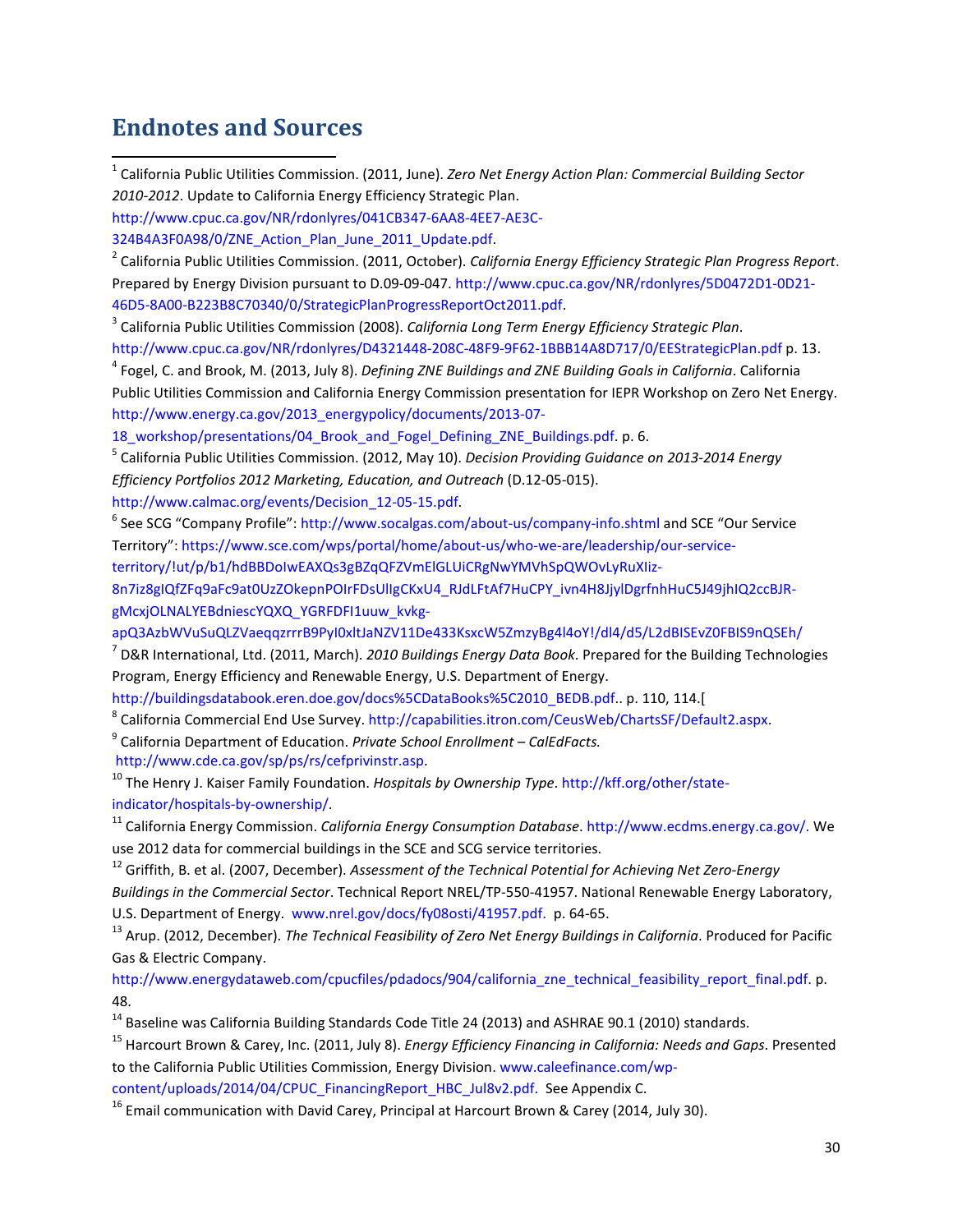<span id="page-30-0"></span> $17$  This dollar per kWh figure is in line with recent data provided to Los Angeles County by the Energy Coalition which calculated an average construction cost factor of \$1.35 per kWh of savings for potential public agency energy efficiency projects in the combined SCE and SCG territory. The Energy Coalition cost estimates pertained only to the electric sector as they did not yet have sufficient data to estimate gas project costs.

<sup>18</sup> Rocky Mountain Institute. *Case Studies*.

[http://www.rmi.org/retrofit\\_depot\\_get\\_connected\\_true\\_retrofit\\_stories.](http://www.rmi.org/retrofit_depot_get_connected_true_retrofit_stories)

<span id="page-30-1"></span><sup>19</sup> New Buildings Institute. *Buildings Database*. [http://buildings.newbuildings.org/index.cfm.](http://buildings.newbuildings.org/index.cfm)

<sup>20</sup> This type of data can be determined from information collected by a real estate data company such as CoStar.

<sup>21</sup> D&R International, Ltd. p. 113.

<span id="page-30-2"></span><sup>22</sup> California Energy Commission. (2009, December). *California Energy Demand 2010-2020 Adopted Forecast* [http://www.energy.ca.gov/2009publications/CEC-200-2009-012/CEC-200-2009-012-CMF.PDF.](http://www.energy.ca.gov/2009publications/CEC-200-2009-012/CEC-200-2009-012-CMF.PDF) See p. 99, Figure 60. <sup>23</sup> Heschong Mahone Group, Inc. (2012, December 20). *The Road to ZNE: Mapping Pathways to ZNE Buildings in* 

<span id="page-30-3"></span>*California*. Prepared for Pacific Gas & Electric Company[. http://www.cpuc.ca.gov/NR/rdonlyres/0474B6C9-2288-](http://www.cpuc.ca.gov/NR/rdonlyres/0474B6C9-2288-4EA0-B3B1-83ECBD4C70A4/0/TheRoadtoZNEReport.pdf) [4EA0-B3B1-83ECBD4C70A4/0/TheRoadtoZNEReport.pdf.](http://www.cpuc.ca.gov/NR/rdonlyres/0474B6C9-2288-4EA0-B3B1-83ECBD4C70A4/0/TheRoadtoZNEReport.pdf) p. 13.

<sup>24</sup> California Energy Commission and California Public Utilities Commission. *California Solar Statistics*. Calculated from data current as of November 12, 2014.

[http://www.californiasolarstatistics.ca.gov/reports/quarterly\\_cost\\_per\\_watt/.](http://www.californiasolarstatistics.ca.gov/reports/quarterly_cost_per_watt/)

<sup>25</sup> Same as previous endnote.

<sup>26</sup> Same as previous endnote.

<sup>27</sup> Barbose, G. et al. (2013, July). *Tracking the Sun VI: An Historical Summary of the Installed Price of Photovoltaics in the United States from 1998 to 2012*. Lawrence Berkeley National Laboratory and U.S. Department of Energy. [http://emp.lbl.gov/publications/tracking-sun-vi-historical-summary-installed-price-photovoltaics-united-states-](http://emp.lbl.gov/publications/tracking-sun-vi-historical-summary-installed-price-photovoltaics-united-states-1998-201)[1998-201.](http://emp.lbl.gov/publications/tracking-sun-vi-historical-summary-installed-price-photovoltaics-united-states-1998-201) For more information about the California Solar Initiative, see

[http://www.gosolarcalifornia.ca.gov/about/csi.php.](http://www.gosolarcalifornia.ca.gov/about/csi.php) p. 14-15.

<sup>28</sup> Arup. p. 34.

- <sup>29</sup> Arup. p. 35.
- <sup>30</sup> Barbose et al. p. 16.

 $31$  Barbose et al. p. 33-34.

<sup>32</sup> California Energy Commission and California Public Utilities Commission. *California Solar Statistics*. Calculated from data current as of November 12, 2014.

[http://www.californiasolarstatistics.ca.gov/reports/quarterly\\_cost\\_per\\_watt/.](http://www.californiasolarstatistics.ca.gov/reports/quarterly_cost_per_watt/)

 $33$  Same as previous endnote.

<sup>34</sup> LA County Solar Map and Green Planning Tool available at: [http://solarmap.lacounty.gov/.](http://solarmap.lacounty.gov/)

<sup>35</sup> DeShazo, J.R. et al. (2014, July). *Los Angeles Solar and Efficiency Report (LASER): An Atlas of Investment Potential for LA County Version 2.0*. UCLA Luskin Center for Innovation. Commissioned by Environmental Defense Fund. [http://innovation.luskin.ucla.edu/content/profile-clean-energy-investment-potential.](http://innovation.luskin.ucla.edu/content/profile-clean-energy-investment-potential) p. 8.

<sup>36</sup> Arup. p. 97, 102, 146, 159.

<sup>37</sup> California Public Utilities Commission (2014, February). *Report to the Legislature in Compliance with Public Utilities Code Section 910.* Retrieved from[: http://www.cpuc.ca.gov/NR/rdonlyres/428F0F2F-1275-4441-9FAE-](http://www.cpuc.ca.gov/NR/rdonlyres/428F0F2F-1275-4441-9FAE-EC690AAF57AC/0/Section910Report_2014_FINAL.pdf)[EC690AAF57AC/0/Section910Report\\_2014\\_FINAL.pdf.](http://www.cpuc.ca.gov/NR/rdonlyres/428F0F2F-1275-4441-9FAE-EC690AAF57AC/0/Section910Report_2014_FINAL.pdf) p. 21-23.

 $38$  Same as previous endnote. For more information about the Self-Generation Incentive Program, see [http://www.cpuc.ca.gov/PUC/energy/DistGen/sgip/.](http://www.cpuc.ca.gov/PUC/energy/DistGen/sgip/)<br><sup>[39](http://www.cpuc.ca.gov/PUC/energy/DistGen/sgip/)</sup> Harcourt Brown & Carey, Inc. p. 4 and Appendix C.

<sup>40</sup> Harcourt Brown & Carey, Inc. p. 4.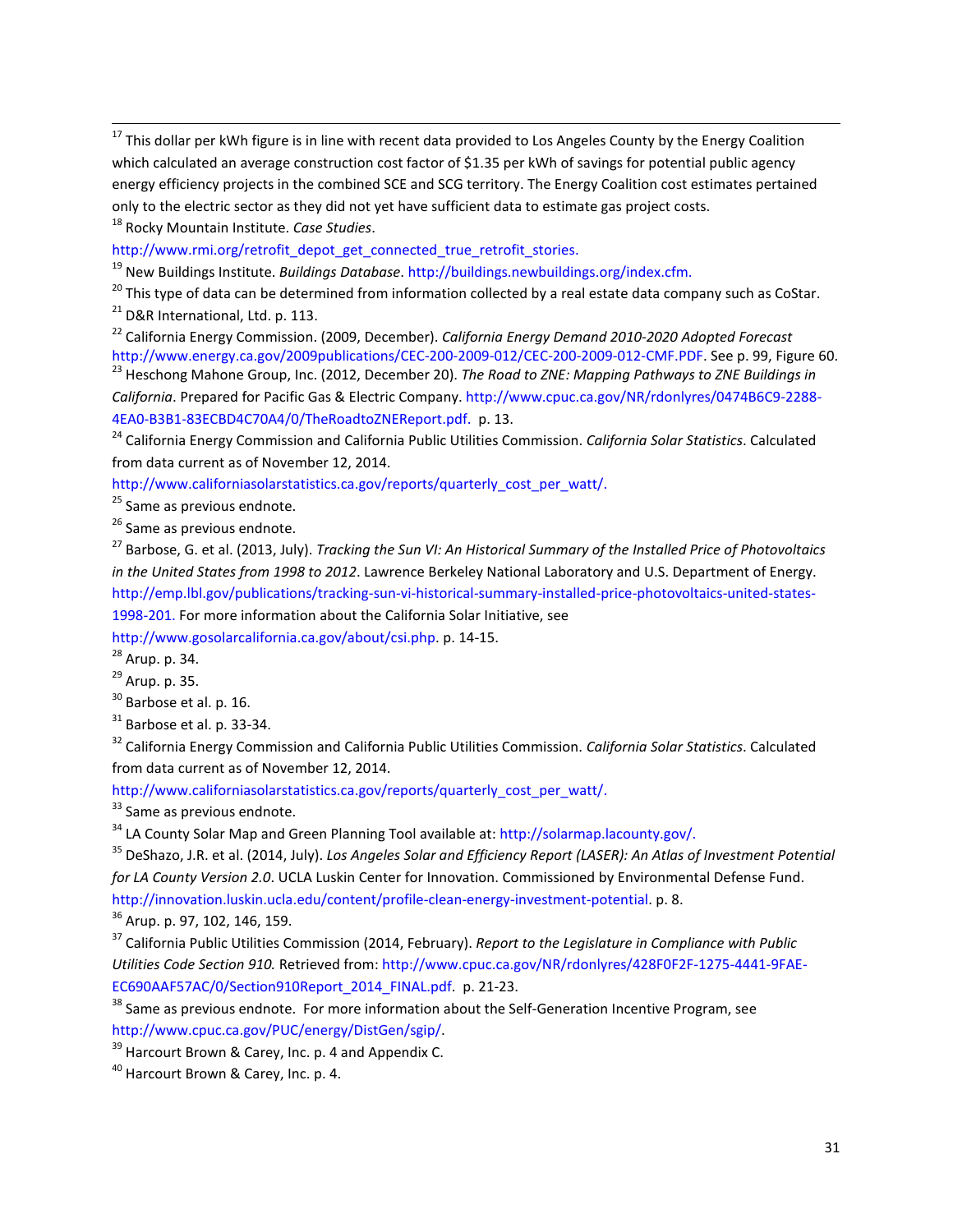<sup>41</sup> Email communication with Howard Choy, General Manager, Office of Sustainability, County of Los Angeles (2014, October 17).

<sup>42</sup> Garrett-Peltier, H. (2011, June). *Employment Estimates for Energy Efficiency Retrofits of Commercial Buildings*. Political Economy Research Institute, University of Massachusetts, Amherst.

[http://www.peri.umass.edu/236/hash/294809398e497bee9c8abe6ac7df2bdc/publication/466/.](http://www.peri.umass.edu/236/hash/294809398e497bee9c8abe6ac7df2bdc/publication/466/) p. 2. 43 Same as previous endnote.

<sup>44</sup> Goldman, C. et al. (2010, September). *Energy Efficiency Services Sector: Workforce Size and Expectations for Growth.* Ernesto Orlando Lawrence Berkeley National Laboratory.

[http://emp.lbl.gov/sites/all/files/REPORT%20bnl-3987e.pdf.](http://emp.lbl.gov/sites/all/files/REPORT%20bnl-3987e.pdf) p. 55- 58. ESCO workforce information is based on interviews with nine ESCOs. It reports only direct employment effects, and does not include a multiplier for indirect or induced jobs.

<span id="page-31-0"></span><sup>45</sup> Kibert, C. & Fobair, R. (2007, August). *Assessing the Job Creation Potential of Energy Conservation Investments: A Research Study for the Center on Wisconsin Strategy*. Powell Center for Construction and Environment, University of Florida. Cited in: Sundquist, E. (2009, April). *Estimating Jobs From Building Energy Efficiency.* Madison, WI: Center on Wisconsin Strategy, University of Wisconsin-Madison. [http://www.cows.org/estimating-jobs-from](http://www.cows.org/estimating-jobs-from-building-energy-efficiency)[building-energy-efficiency.](http://www.cows.org/estimating-jobs-from-building-energy-efficiency) This study developed a model to predict the number of jobs created by an investment in energy conservation. It uses an investment of \$1 million as the base model and deconstructs this investment into the number of jobs likely to be created in the installation phase and the manufacturing phase. Detailed methodology is explained on p. 11 and p. 20-27.

<span id="page-31-1"></span><sup>46</sup> Zabin, C. et al. (2011). *California Workforce Education and Training Needs Assessment for Energy Efficiency, Demand Response, and Distributed Generation*. University of California, Berkeley. Job estimates reported here are derived from estimates of jobs per million of the industry mix from IOU energy efficiency investments reported in Appendix D[. http://www.irle.berkeley.edu/vial/publications/WET\\_Part1.pdf.](http://www.irle.berkeley.edu/vial/publications/WET_Part1.pdf) See Chapter 3 and Appendix D. Calculations were performed by Bill Lester, University of North Carolina and used IMPLAN 3.0 (2010 California data).

<span id="page-31-2"></span><sup>47</sup> Garrett-Peltier, H. (2011, June). *Employment Estimates for Energy Efficiency Retrofits of Commercial Buildings*. Political Economy Research Institute, University of Massachusetts, Amherst.

<span id="page-31-4"></span><span id="page-31-3"></span>[http://www.peri.umass.edu/236/hash/294809398e497bee9c8abe6ac7df2bdc/publication/466/.](http://www.peri.umass.edu/236/hash/294809398e497bee9c8abe6ac7df2bdc/publication/466/) This study uses an input-output model (IMPLAN version 3 with 2009 U.S. Department of Commerce, Bureau of Economic Analysis data and other sources) to estimate job creation. Detailed methodology is described on p. 1.

<sup>48</sup> UC Berkeley Center for Labor Research and Education analysis of IMPLAN 3.0 (2010 California data) conducted by Laurel Lucia.

<sup>49</sup> Goldman et al. (2010), p. 24, 51-55, 58. Workforce data for ratepayer-funded energy efficiency programs is based on interviews with program administrators and implementers, program evaluations, and other sources.

 $^{50}$  Goldman et al. (2010), p. 25, 51, 58. Workforce data for government energy efficiency programs is based on FY 2010 federal budget appropriations and employment (FTE) for federal and state energy efficiency programs (excluding ARRA investments and the Weatherization Assistance Program) funded through the Department of Energy, Energy Efficiency and Renewable Energy division, along with workforce data for state energy offices from a 2009 study by the National Association of State Energy Officials.

<sup>51</sup> DeShazo, J.R., Turek, A. & Samulon, M. (2014). *Efficiently Energizing Job Creation in Los Angeles*. UCLA Luskin Center for Innovation. Sponsored by the Los Angeles Department of Water and Power.

[http://innovation.luskin.ucla.edu/content/efficiently-energizing-job-creation-los-angeles.](http://innovation.luskin.ucla.edu/content/efficiently-energizing-job-creation-los-angeles) This study uses an inputoutput model (IMPLAN 3.0 and Los Angeles County data) to estimate job creation for the 18 largest energy efficiency programs administered by the Los Angeles Department of Water and Power. Methodology is described on p. 16-18.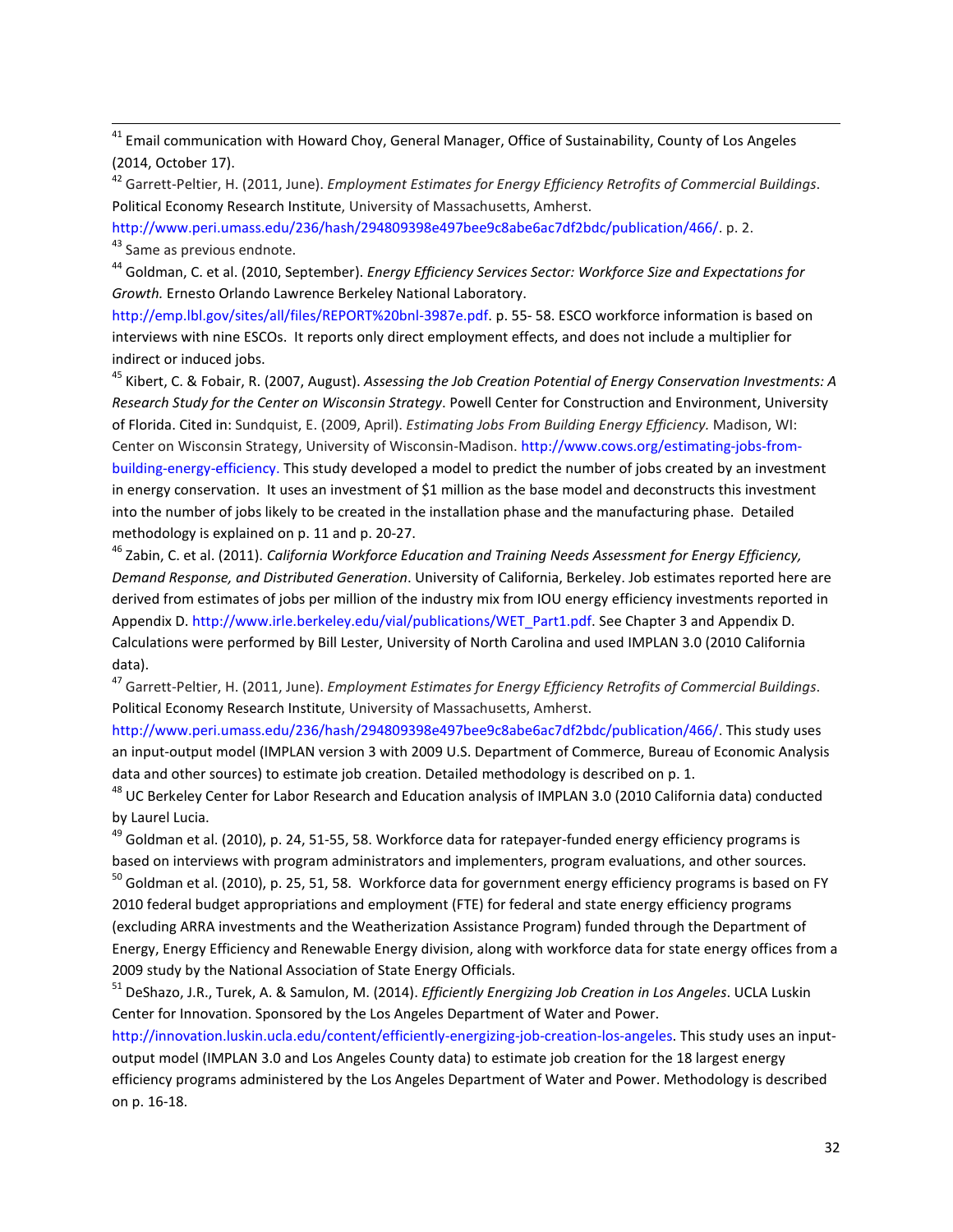<span id="page-32-31"></span><span id="page-32-7"></span> 52 Pollin, R., Heintz, J. & Garrett-Peltier, H. (2009). *The Economic Benefits of Investing in Clean Energ*y. Political Economy Research Institute and Center for American Progress[. http://www.americanprogress.org/wp](http://www.americanprogress.org/wp-content/uploads/issues/2009/06/pdf/peri_report.pdf)[content/uploads/issues/2009/06/pdf/peri\\_report.pdf.](http://www.americanprogress.org/wp-content/uploads/issues/2009/06/pdf/peri_report.pdf) p. 28-29. This study uses an input-output model (IMPLAN 2.0 software and IMPLAN 2007 data set) to estimate job creation. Detailed methodology is described in Appendix 1, p. 50-56.

<span id="page-32-32"></span><span id="page-32-9"></span><span id="page-32-8"></span><sup>53</sup> Booz Allen Hamilton. (2012, January). *Green Jobs Study*. Prepared for the U.S. Green Building Council. [http://www.usgbc.org/resources/green-jobs-study.](http://www.usgbc.org/resources/green-jobs-study) See Exhibit D-1 on p. D-2. This study uses an input-output model (IMPLAN) to estimate job creation. Methodology is described on p. D-1.

<span id="page-32-11"></span><span id="page-32-10"></span><sup>54</sup> Same as previous endnote.

<span id="page-32-13"></span><span id="page-32-12"></span><sup>55</sup> American Council for an Energy-Efficiency Economy. (2011). *Fact Sheet: How Does Energy Efficiency Create Jobs?*  [http://aceee.org/files/pdf/fact-sheet/ee-job-creation.pdf.](http://aceee.org/files/pdf/fact-sheet/ee-job-creation.pdf) ACEEE job estimates are derived from IMPLAN and their in-house Dynamic Energy Efficiency Policy Evaluation Routine (DEEPER) model, explained here: [http://aceee.org/fact-sheet/deeper-methodology.](http://aceee.org/fact-sheet/deeper-methodology)

<span id="page-32-40"></span><span id="page-32-33"></span><sup>56</sup> Zabin et al., same as endnote #46 except data is for IOU investments in California Solar Initiative.

<span id="page-32-41"></span><span id="page-32-14"></span><sup>57</sup> The California Solar Initiative is a solar rebate program for customers of California's investor-owned utilities: Pacific Gas and Electric (PG&E), Southern California Edison (SCE), San Diego Gas & Electric (SDG&E). See [http://www.gosolarcalifornia.ca.gov/about/csi.php.](http://www.gosolarcalifornia.ca.gov/about/csi.php)

<span id="page-32-42"></span><span id="page-32-15"></span><sup>58</sup> Pollin et al. (2009). p. 28-29.

<span id="page-32-43"></span><span id="page-32-34"></span><span id="page-32-17"></span><span id="page-32-16"></span><sup>59</sup> We use 6.2 direct job-years per million for energy efficiency projects and a 2.3 multiplier to calculate total jobyears from our 2013 UC Berkeley Center for Labor Research and Education IMPLAN analysis. We estimate 4.2 direct job-years per million spent on on-site solar energy projects and a 2.9 multiplier to calculate total job-years based on the median average of the two studies listed in the Solar Energy section of Table 2: UC Berkeley Donald Vial Center WE&T Needs Assessment and IMPLAN analysis (2011) and the Political Economy Research Institute / Center for American Progress (2009).

<span id="page-32-44"></span><span id="page-32-35"></span><span id="page-32-19"></span><span id="page-32-18"></span> $^{60}$  Zabin et al. p. xi-xiii, 71-75. We mapped the distribution of occupations from our analysis of the industries engaged in energy efficiency and distributed generation using the U.S. Bureau of Labor Statistics O NETs database.  $61$  Zabin et al. p. xi-xiii, 71-75.

<span id="page-32-46"></span><span id="page-32-45"></span><span id="page-32-39"></span><span id="page-32-38"></span><span id="page-32-37"></span><span id="page-32-36"></span><span id="page-32-30"></span><span id="page-32-29"></span><span id="page-32-28"></span><span id="page-32-27"></span><span id="page-32-26"></span><span id="page-32-25"></span><span id="page-32-24"></span><span id="page-32-23"></span><span id="page-32-22"></span><span id="page-32-21"></span><span id="page-32-20"></span><span id="page-32-6"></span><span id="page-32-5"></span><span id="page-32-4"></span><span id="page-32-3"></span><span id="page-32-2"></span><span id="page-32-1"></span><span id="page-32-0"></span> $62$  California Labor Code. Division 2, Part 7, Chapter 1, Article 2, Section 1777.5(g).